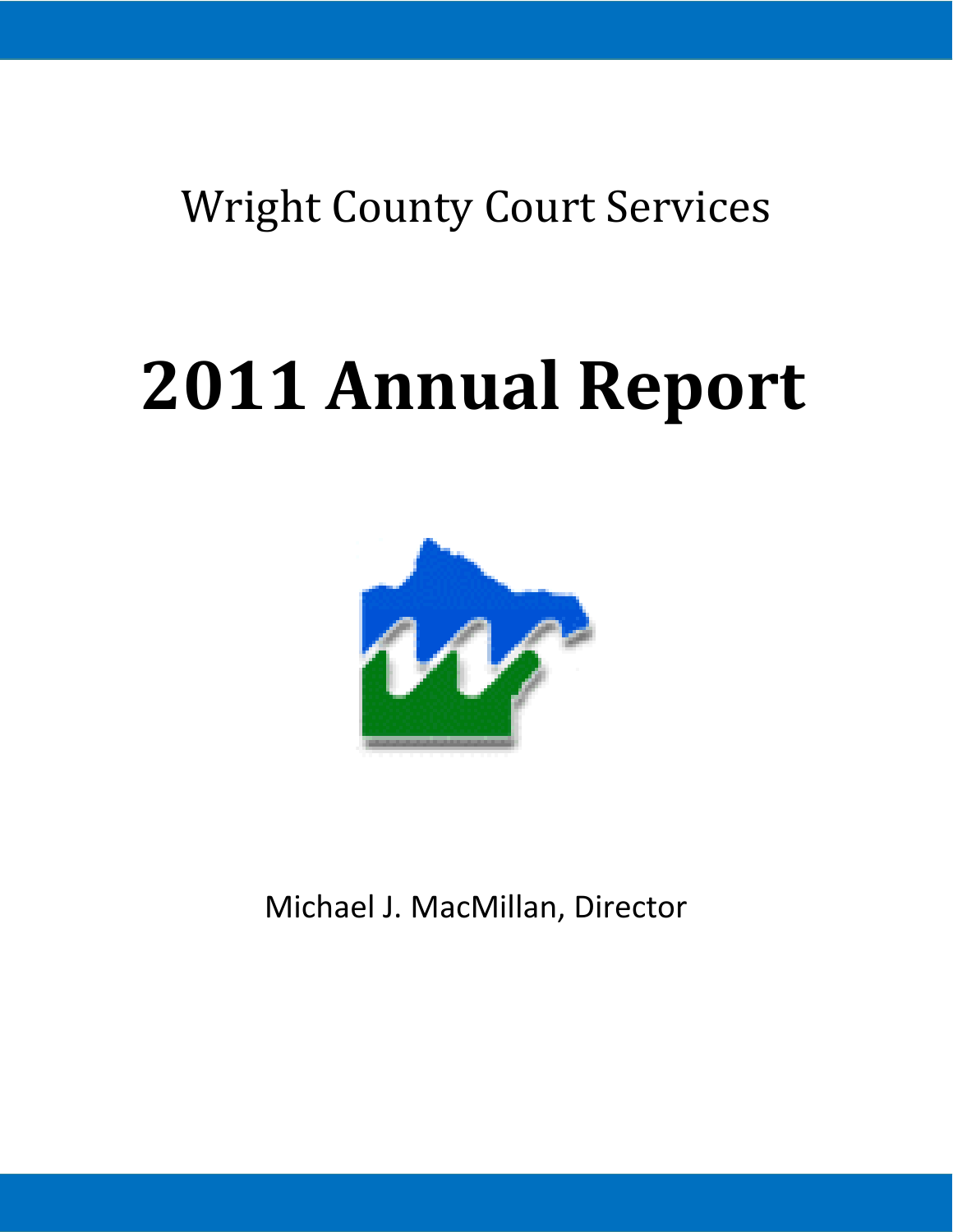# Table of Contents

| WRIGHT COUNTY1              |  |
|-----------------------------|--|
| ORGANIZATIONAL STRUCTURE  2 |  |
|                             |  |
|                             |  |
|                             |  |
|                             |  |
| STATISTICAL OVERVIEW 17     |  |
|                             |  |
|                             |  |
|                             |  |
|                             |  |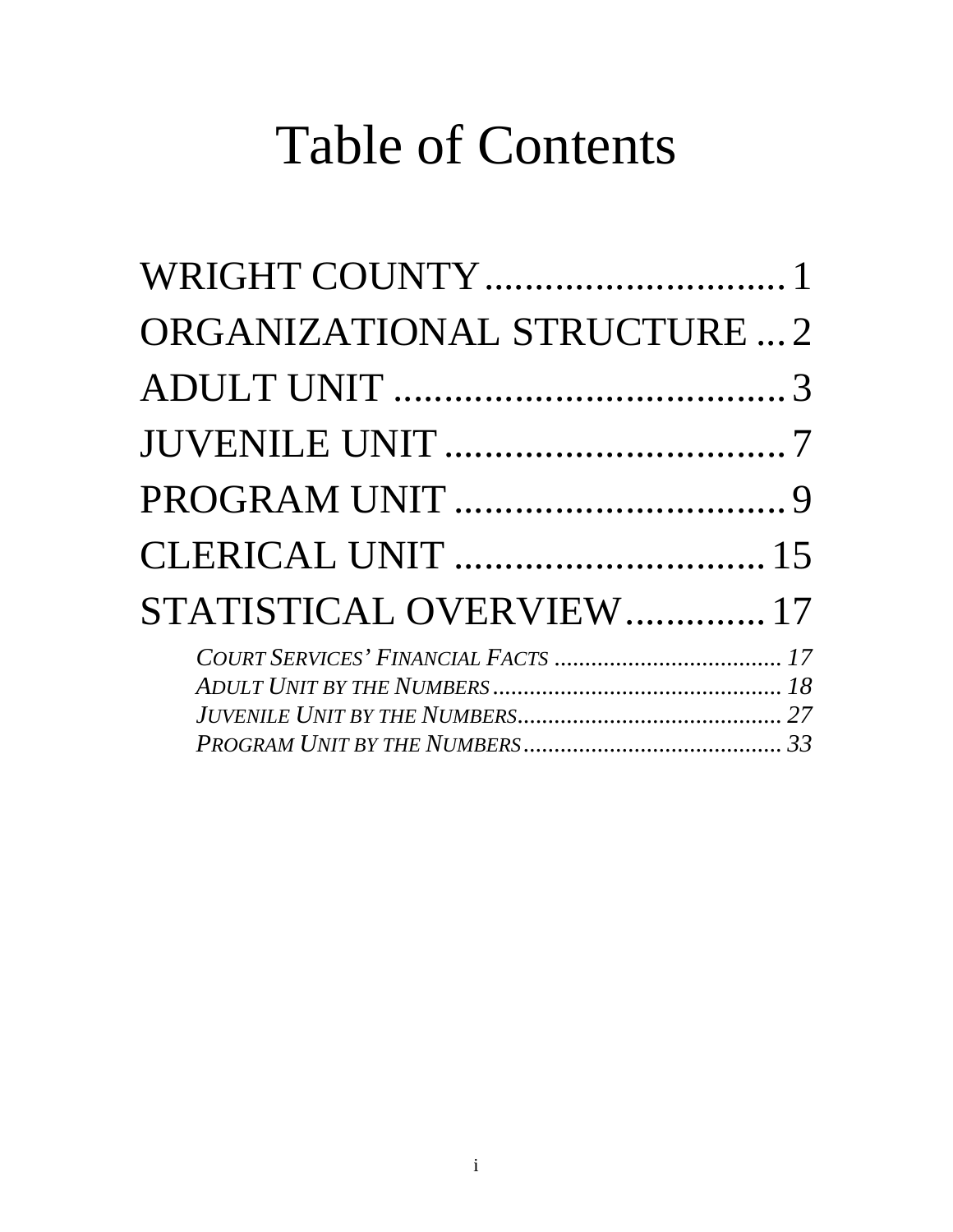# **Wright County**

Wright County covers more than 716 square miles, with much of the area classified as agricultural (approximately 69%). The county government operates on a budget of \$99,818,418 (2011). Wright County is one of the eighty-seven counties in Minnesota and there are five seated commissioners: Rose Thelen, Dick Mattson, Patrick Sawatzke, Jack Russek, and Elmer Eichelberg.

#### *Tenth Judicial District*

Wright County is in the Tenth Judicial District, along with Anoka, Chisago, Isanti, Kanabec, Pine, Sherburne, and Washington counties. There are forty-five judges in the district, making it the second largest of Minnesota's ten judicial districts. Wright County is the third largest bench in the district with the Honorable Judges Stephen M. Halsey, Jonathan N. Jasper, Kathleen A. Mottl, Michelle A. Davis, Geoffrey Tenney, and Catherine McPherson, presiding

Currently, the Chief Judge of the Tenth Judicial District is the Honorable John C. Hoffman, Washington County. The Tenth Judicial District Administrator is Mike Moriarity, assisted by Deputy Administrator Nancy McCabe.

#### *The mission statement reflects the following beliefs:*

That society has a right to be protected from individuals who cause harm to others. When public safety is not compromised, the interests of most offenders are best served through Evidence Based and Restorative practices. The person should leave the criminal justice system in a positive manner, and as a more productive citizen.

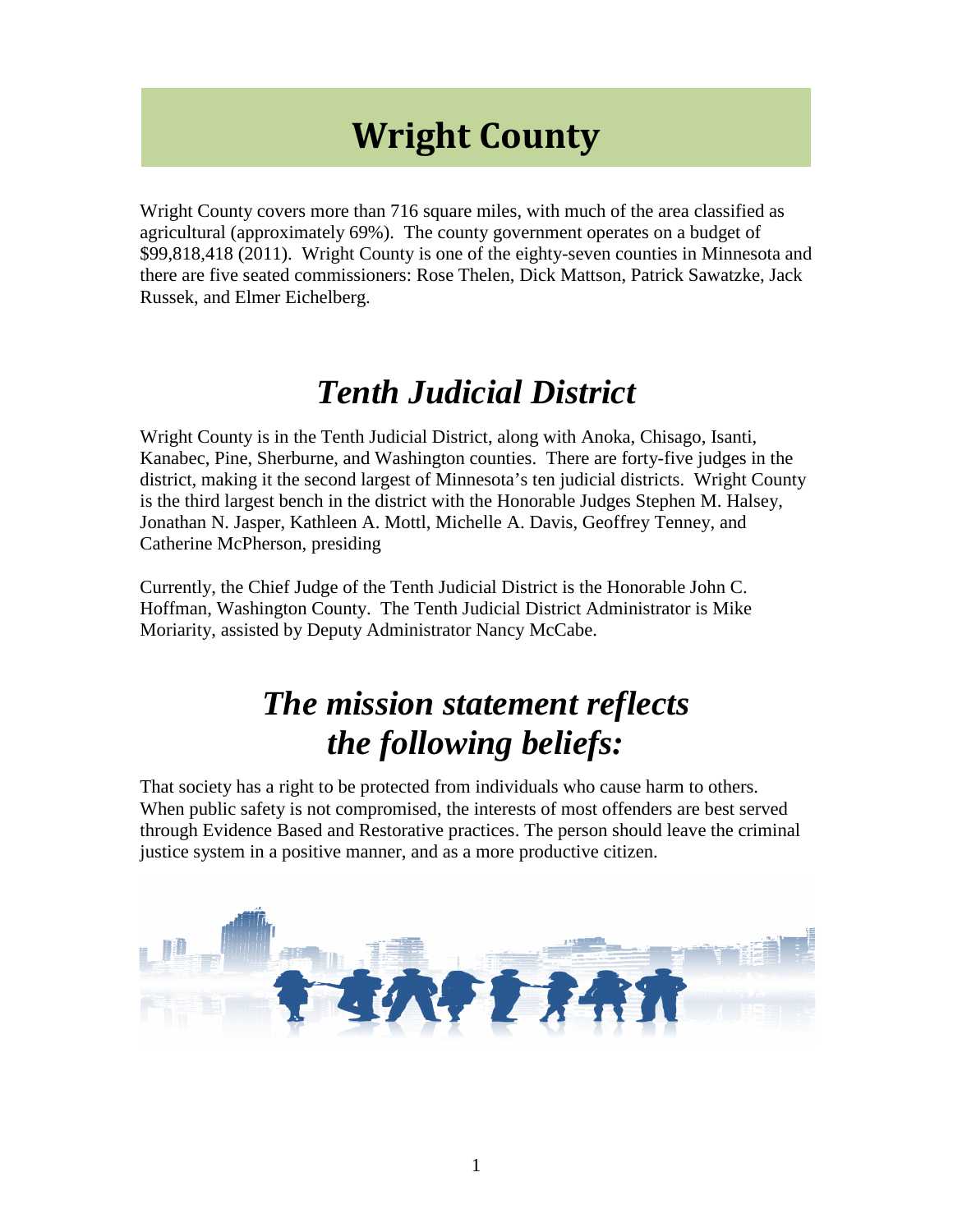# **Organizational Structure**



**Adult Unit** – Supervises adult offenders convicted of gross misdemeanor- and misdemeanor-level offenses, as well as felony-level DWIs, and felony-level charges that are reduced to gross misdemeanors or misdemeanors.

**Juvenile Unit** – Supervises juveniles, ages 10 to 21, who have been adjudicated delinquent or received a stay of adjudication for any offense.

**Program Unit** – Supervises low-risk adult and juvenile offenders and all levels of pretrial conditional release offenders, as well as provides educational and community service programs.

**Clerical Unit** – Provides support services to all units and the Director.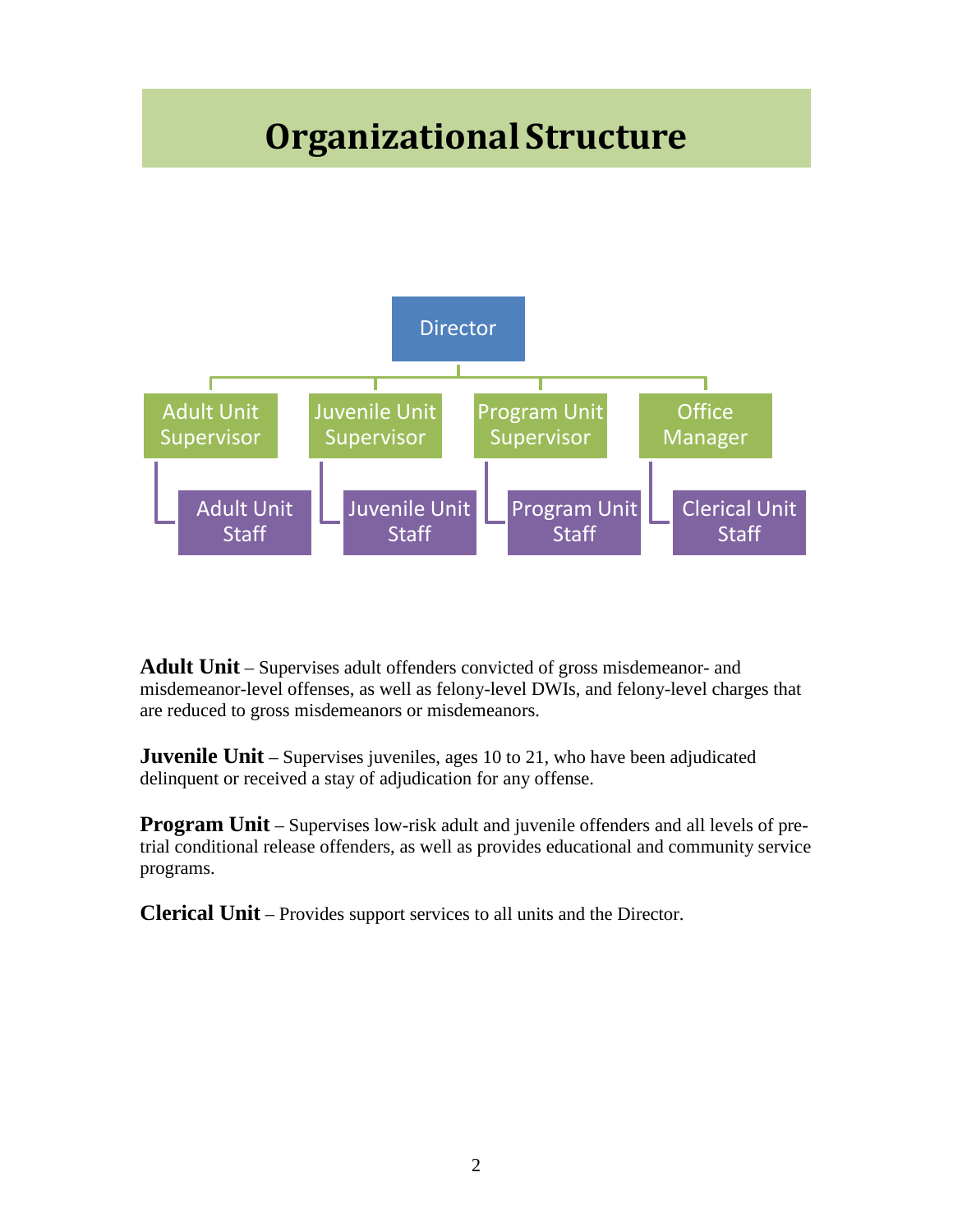# **Adult Unit**

The adult unit supervises adult offenders convicted of Misdemeanor and Gross Misdemeanor offenses. Additionally, the unit supervises all felony DWI offenders. Probation agents are assigned to specific communities for the supervision of offenders. Their duties include conducting pre-sentence investigations, drug/alcohol testing, preparing and submitting probation violations. Agents work closely with a number of community partners that include prosecutors, law enforcement, human services, schools, local businesses, and mental health and drug/alcohol treatment providers.

| <b>Staff</b>             | <b>Title – Major Responsibility</b>                                      |
|--------------------------|--------------------------------------------------------------------------|
| Tom Feddema              | <b>Adult Unit Supervisor</b>                                             |
| Darnell Brethorst        | Career Agent - Annandale, Clearwater, Cokato, Maple Lake,<br>South Haven |
| Ryan Busch               | Senior Agent – Buffalo                                                   |
| Ben Ehlinger             | Senior Agent - Intensive Supervision Program (ISP)                       |
| Justine Hancuch*         | Senior Agent – Intensive Supervision Program (ISP)                       |
| Neal Huemoeller          | Senior Agent – Monticello                                                |
| Chris Jahnke             | Career Agent - Albertville, St Michael, Otsego, Hanover,<br>Rockford     |
| <b>Sherry Schliesing</b> | Career Agent - Delano, Howard Lake, Montrose, Waverly                    |
| Tammi Solarz             | Senior Agent - Intensive Supervision Program (ISP)                       |
| Janelle Webb*            | Senior Agent - Out of County                                             |

\*Staffing change in 2011

There were 2,584 adult offenders supervised in 2011 and 41% of those were non-Wright County offenders. The graphs located in the Statistical Overview section of this report, starting on page 18, outline the following in more detail:

- $\rightarrow$  Number of offenders supervised by community;
- Number of male and female offenders opened in 2011; and
- $\rightarrow$  Number of offenses supervised in 2011 by offense level.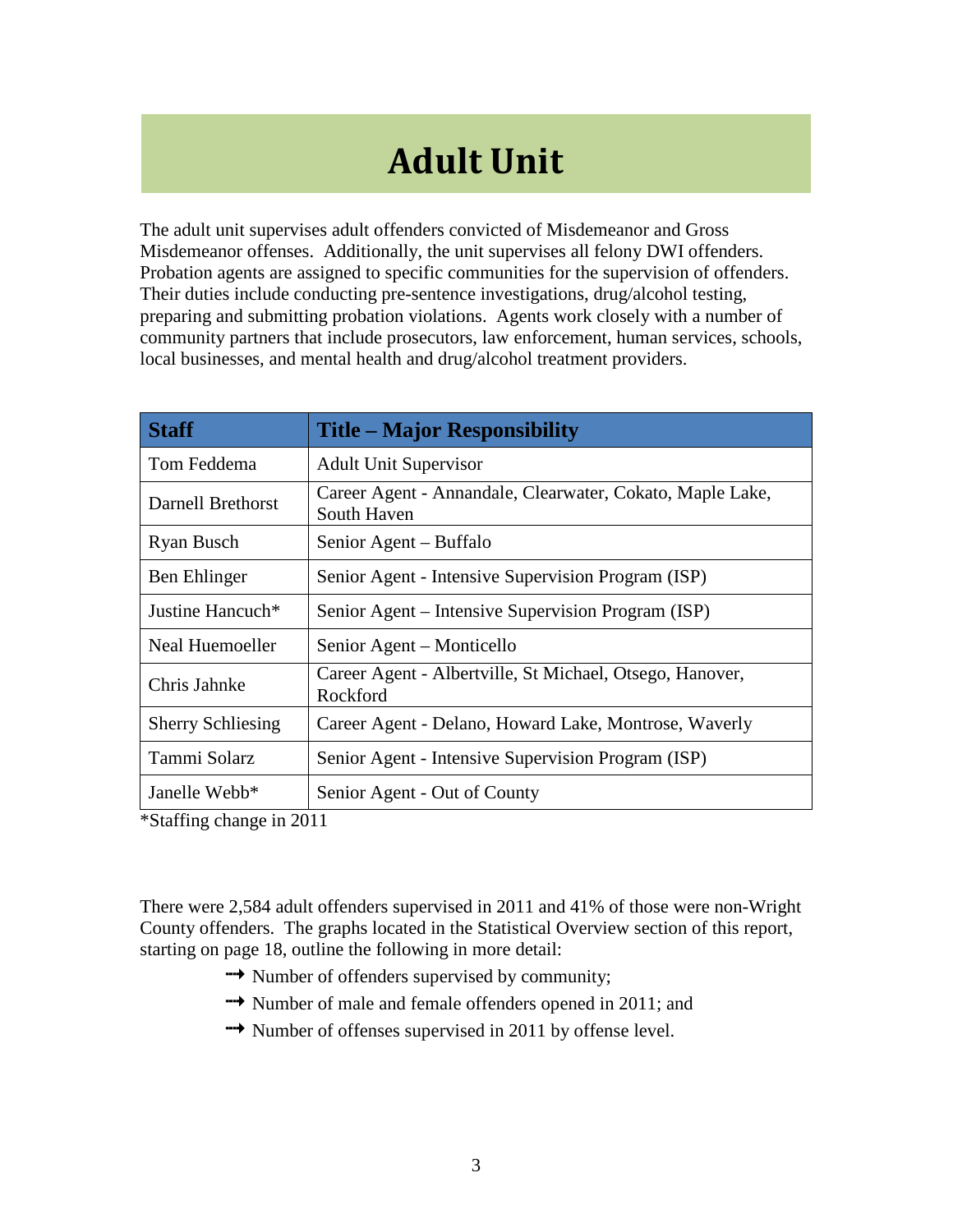#### *Intensive Supervision Program*

Wright County Court Services' ISP program has supervised 264 total clients since the inception of the program in 2001. As of 2011, the ISP program has had only 19 repeat offenders (13.89% recidivism rate). Of the 264 clients supervised on ISP, 25 were females (9.5%) and 239 were males (90.5%)

During the period of January 1, 2011 through December 31, 2011, a total of 63 ISP clients were supervised. Of the clients supervised during 2011, a total of 8 clients were monitored through the ISP monthly group supervision, 20 clients were on monitored supervision, and 35 cases were supervised on a traditional caseload. A total of 11 ISP program cases were successfully closed from ISP probation in 2011.

In 2011, the ISP program added 28 new qualifying cases (minimum 4 DWIs within lifetime). Fifteen ISP cases were supervised as courtesy supervision from a non-Wright County sentence.

Of the 63 ISP clients, a total of 69 cases were supervised. There were 28 cases that were felony level convictions and 41 were gross misdemeanor level convictions. More ISP statistics can be found on page 22.

In 2011, the ISP program submitted 24 probation violations, administered 9 Apprehension and Detention Orders, and submitted 4 technical violations through the Wright County District Court. As of December 31, 2011, zero ISP clients had an active warrant.

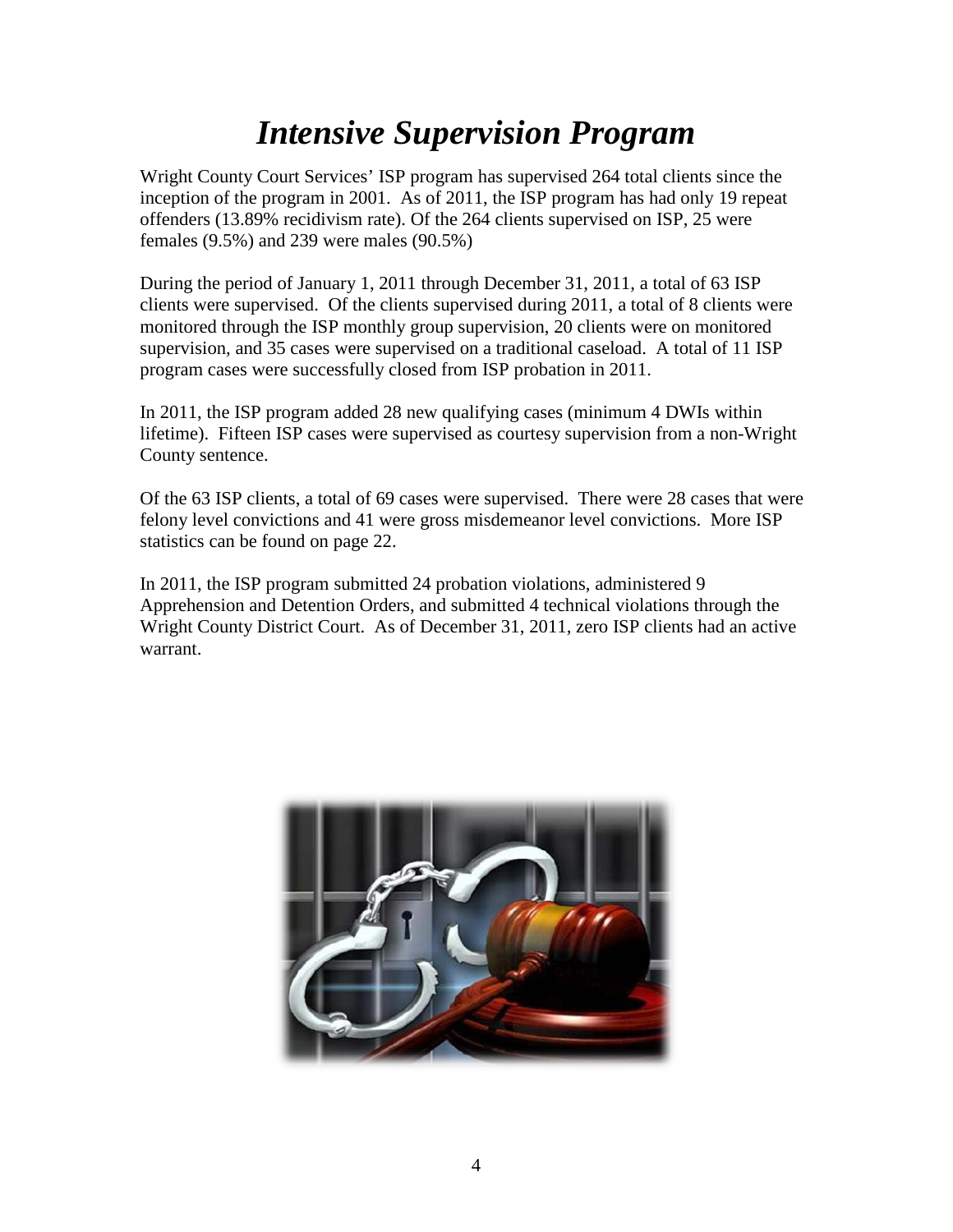#### *2011 Jail Treatment Program*

The Wright County New Beginnings Jail Treatment Program was implemented at the Wright County Jail on June 1, 2010. The program was the result of a planning process initiated by Wright County Court Services and involved representatives from the Court, defense bar, Department of Corrections, county jail, prosecution, and New Beginnings Treatment Facility.

The New Beginnings Jail Treatment Program is considered an intensive outpatient program consisting of two phases. Phase I is the in-jail phase of the program that includes three hours of treatment Monday through Friday. Phase II is a twelve-week aftercare program where offenders meet an hour each week for group sessions.

Three offenders were referred to their home county for Chemical Dependency Aftercare. Six offenders were referred to Halfway House Programming at various facilities. The graphs on pages 24 and 25 reflect the number of offenders that were admitted to the program in 2011 and the success rate of the 12-week aftercare phase.

#### *Evidence Based Practices Within Adult Supervision*

In 2008, Wright County Court Services implemented the LSIR (Level of Services Inventory) risk/needs assessment to assess and determine the appropriate level of supervision for offenses based on several factors. Based on the LSIR, the offender is supervised on their risk/need not just on offense or conditions placed upon them by the court. Traditional supervision of adult caseload numbers has remained fairly consistent over the last 5 years. We have noticed a slight shift in caseloads based on this assessment and other outside factors (economy). In addition to the LSIR, agents have also been trained in motivational interviewing and effective management. This has resulted in great benefits to the Courts and the offenders we supervise. Because of this, the time, effort, supervision, and resources that are put into each case we supervise has grown substantially. In 2011, we implemented formalized case plans for all offenders placed on traditional supervision. These case plans are designed to assist the offenders with high risk areas in their lives to hopefully help them remain out of the criminal justice system and live more productive lives.

Please refer to pages 23 and 24 for the number of Adult Assessments, Standard Violations, and Sanction Conferences completed in 2011.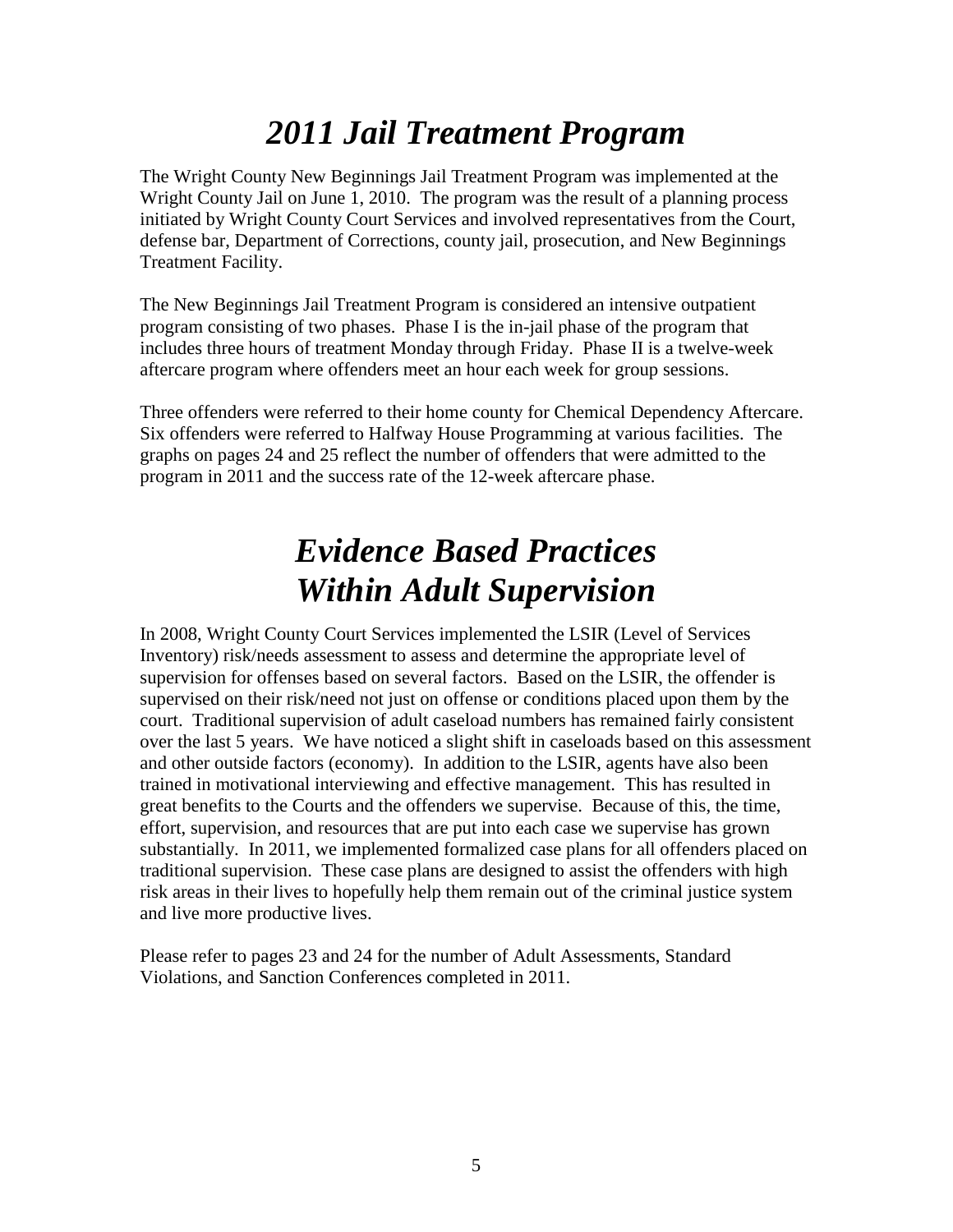#### *Wright County Coordinated Community Response Domestic Violence*

Wright County Coordinated Community Response to Domestic Violence is an effort in the criminal justice system to effectively deal with domestic violence within the county. A core group of representatives from Probation, County Attorney, Wright County Sheriff's Office, Buffalo Police Department, Annandale Police Department, and a Wright County Commissioner have been working together to improve accountability for offenders and increase victim safety since mid 2009.

One of the major needs identified was a domestic violence batterer's group for the Court to refer offenders that meet the requirements of Statute 518B.02. Wright County Court Services, the Minnesota Department of Corrections, the Wright County Attorney's Office, the Wright County Sheriff's Office, Rivers of Hope, County Commissioner Thelen, and the Central MN Mental Health Center (CMMHC) have worked together to establish a 24-week domestic violence program in Wright County. Representatives from the offices listed above meet monthly to discuss and review program data in an effort to find ways to improve the overall program.

The Batterers' Intervention Program curriculum is based on the Duluth model. Two facilitators from CMMHC and the MN Department of Corrections are trained in the model. An additional therapist from CMMHC and an agent from Court Services have also been trained and started facilitating groups in the fall of 2011. The program's first group started on October 9, 2010, with new orientation sessions following every six weeks. A second group was added on March 1, 2011, due to the number of participants. Neal Huemoeller, Agent from Wright County Court Services, is a trained facilitator for one of these groups.

Court Services had 169 new adult and 19 new juvenile domestic related offenses that were supervised in 2011. The graphs on pages 25 and 26 reflect more statistics.

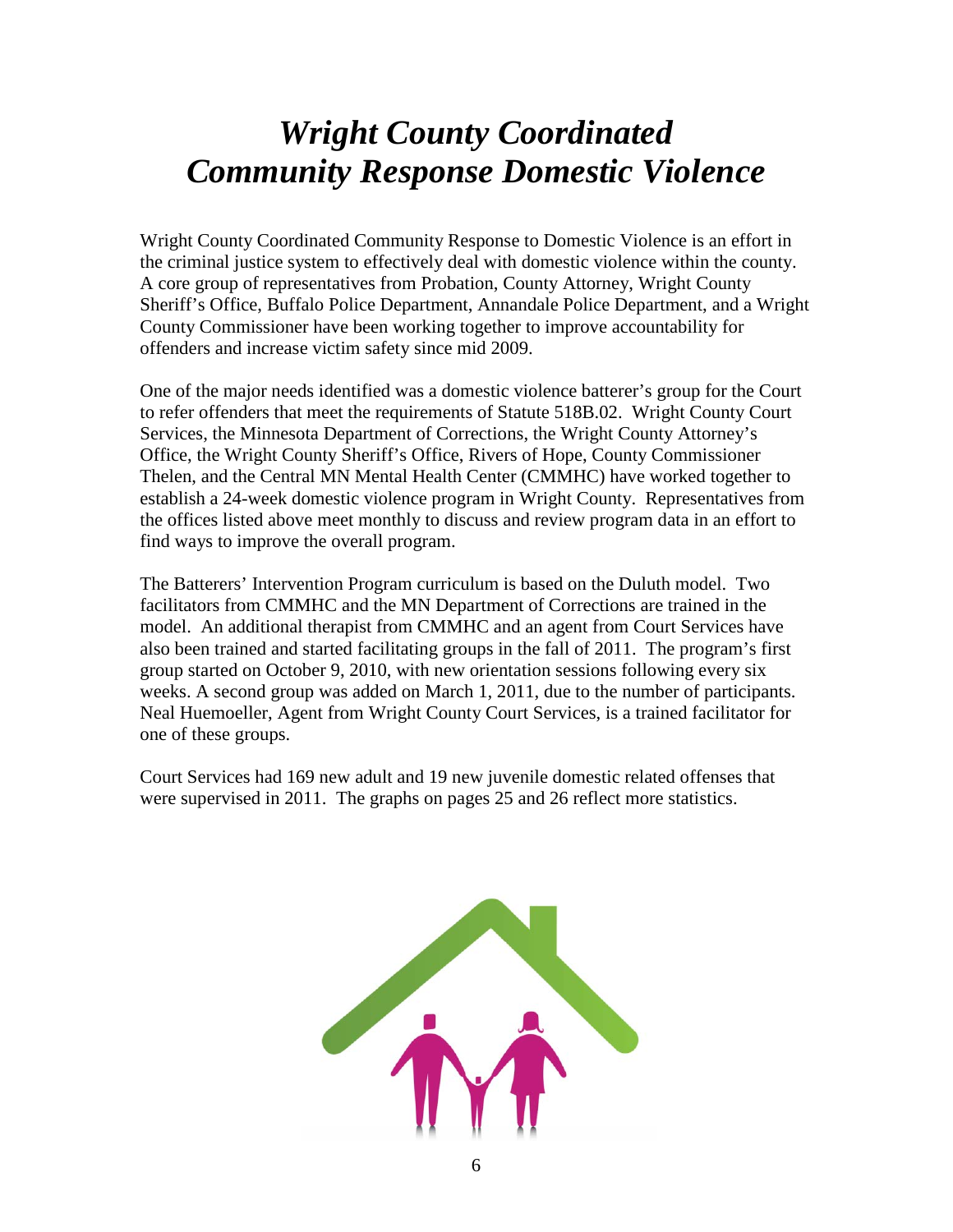# **Juvenile Unit**

The Juvenile Unit provides supervision for juvenile offenders placed on probation for all levels of offenses. Caseloads are assigned to Juvenile Agents by the school district the youth attends. We use the Youth Level of Service (YLS) risk/needs assessment tool to establish the level of supervision (high, medium, or low). Medium-risk and high-risk youth work with their Juvenile Agent to develop a Case Plan that identifies goals to enhance positive change. Low-risk offenders are supervised by the Program Unit.

| <b>Staff</b>                   | <b>Title – Major Responsibility</b>                                      |
|--------------------------------|--------------------------------------------------------------------------|
| <b>B.</b> Abe Abrahamson       | Juvenile Unit Supervisor                                                 |
| <b>Joe Backes</b>              | Career Agent - Annandale, Clearwater, Maple Lake,<br>South Haven, Cokato |
| Jake Bohnsack*                 | Senior Agent - Intensive Supervision Program (ISP)                       |
| <b>Carter Diers</b>            | Career Agent - Albertville, Otsego, Rogers,<br>St. Michael               |
| Nathan Miller                  | Career Agent - Monticello                                                |
| <b>Brian Stoll</b>             | Senior Agent - Buffalo, Hanover, Montrose,<br>Rockford, Delano           |
| Janelle Webb*/Melissa Holthaus | Senior Agent - Buffalo, Hanover, Montrose,<br><b>Howard Lake</b>         |

\*Staffing change in 2011

It was a very rewarding year for the Juvenile Unit in 2011. Juvenile Agents focus on public safety, promote change and hold young offenders accountable. In addition, our Juvenile and Program Units initiated and facilitated a TruThought Program. Youth are court ordered to attend this cognitive behavioral program to identify their thinking errors and learn other methods of problem solving. Juvenile Staff were very involved in Safe Schools, our networking initiative that is present in all ten school districts serving Wright County youth. Juvenile Agents frequently led educational/restorative workshops at wRight Choice, an alternative to suspension program located in the lower level of the Wright County Government Center. This program is a joint effort among many school districts and Court Services. Several staff were busy educating schools, students, and parents on topics, such as appropriate use of social networking, over-the-counter drug abuse, and collateral consequences.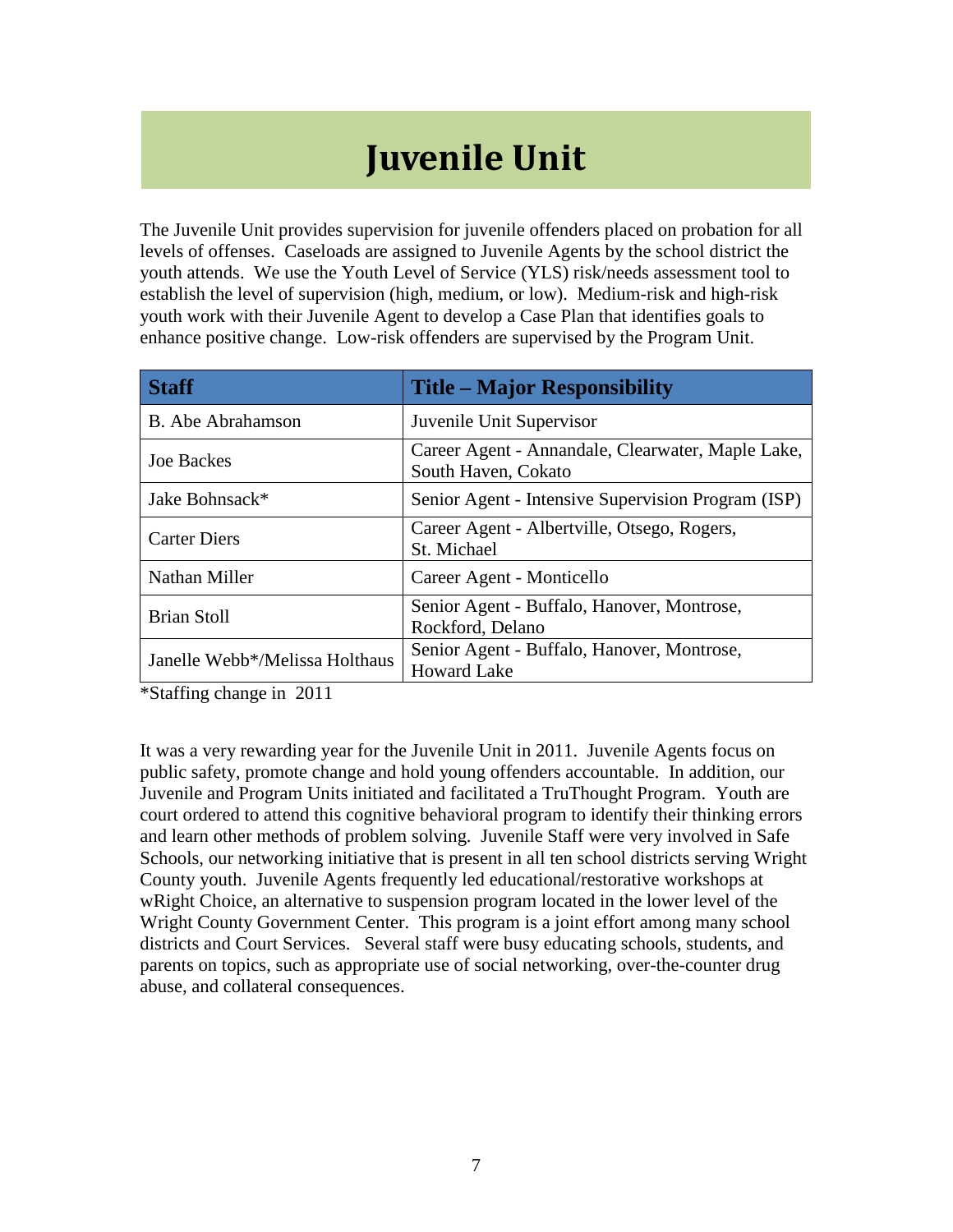There were 864 juvenile offenders supervised in 2011 and 19% of those were offenders that live in the Buffalo area. The graphs located in the Statistical Overview section of this report, starting on page 27, outline the following in more detail:

- → Number of offenders supervised by community;
- Number of male and female offenders opened in 2011; and
- $\rightarrow$  Number of offenses supervised in 2011 by offense level.

Juvenile Probation Officers have a variety of assessment tools available to identify risk and needs of juvenile offenders. The Youth Level of Service (YLS) helps staff apply the appropriate supervision level for juvenile offenders. We are mandated to provide mental health screening for most delinquent juveniles, which helps to identify juveniles who need further mental health testing. Finally, probation agents provide the Court with written reports to provide judges additional information prior to disposition. Please refer to page 30 to see the breakdown of assessments completed in 2011.

#### *Juvenile Unit Intensive Supervision Program (ISP)*

In 2011, we changed the name of our Juvenile Intensive Aftercare Program to Juvenile Intensive Supervision Program to accurately reflect the juvenile offenders we serve. We continue to provide additional support through the ISP Program to high-risk young offenders leaving long-term out-of-home placement through this initiative. Additionally, we identified high-risk youth who remain in the community who would benefit from this program. Using community resources, frequent face-to-face contact, electronic monitoring, and random drug screens, we continue to support young offenders involved in ISP to enhance their opportunity to succeed in their homes, communities, and schools. In 2011, we had five youth complete the ISP Program successfully (80%). Only one youth re-offended. Since the inception of the ISP Program, in 2001, we have observed the following:

- $\Box$  79% successfully completed ISP with no need for long-term placement
- $\Box$  72% of the youth involved in ISP have not committed another delinquent offense
- $\Box$  107 juveniles have successfully completed the ISP Program since 2001

#### *Juvenile Placements*

Despite efforts to work with juveniles in their communities, at times a juvenile offender may need to be placed out of their home. Wright County Court Services is fortunate to have many fine programs to refer juveniles to. Through our Juvenile Screening Team we review potential out-of-home cases and discuss best options to meet an offender's needs.

Wright County Court Services is part of a ten-member joint power agreement and own three beds at East Central Regional Juvenile Center (ECRJC), aka Lino Lakes. All placement statistics can be found in the Statistical Overview of the report, starting on page 31.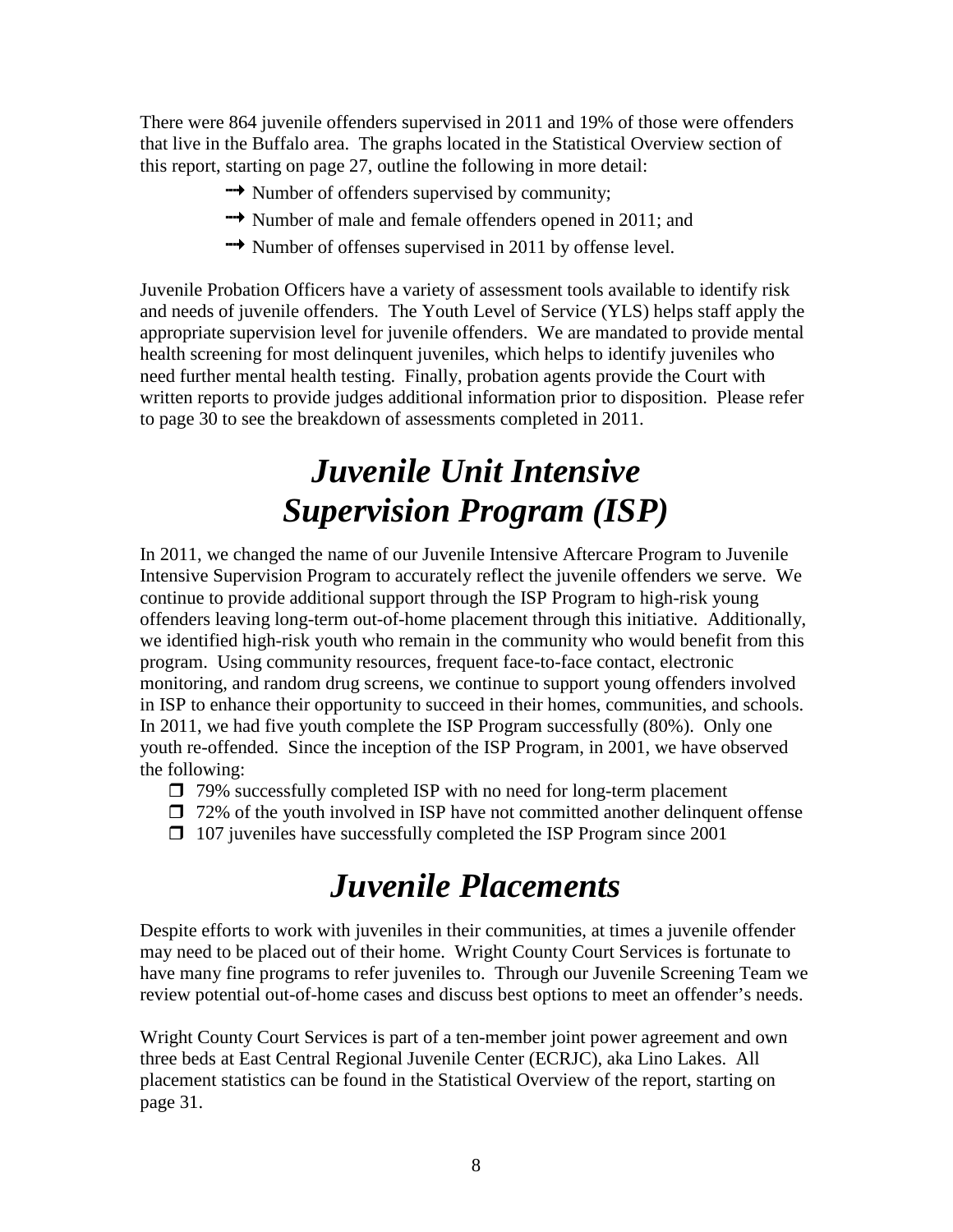# **Program Unit**

The Program unit supervises a wide range of juvenile and adult offenders pre- and postsentence; adult and juvenile group and administration supervision; offers education opportunities for adults and juveniles; early intervention programs such as diversions and payables; and monitors conditional release cases.

| <b>Staff</b>           | <b>Area of Responsibility</b>                                                                                                            |  |
|------------------------|------------------------------------------------------------------------------------------------------------------------------------------|--|
| <b>Margaret Munson</b> | Supervisor                                                                                                                               |  |
| Karen Determan         | Career Agent – Community Conferencing/Victim Offender<br>Mediation, Teen Court, Diversions, Community Service<br><b>Site Coordinator</b> |  |
| <b>Janet Gholson</b>   | Career Agent - Probation Information Center Agent: adult<br>and juvenile monitored/group/administrative probation,<br>community services |  |
| Amy Hertzog            | Master Agent – Pre-trial Program: supervision pre-trial<br>adult offenders, color code program, electronic monitoring<br>program/GPS     |  |
| Alex Hirman            | Case Aide – Adult and Juvenile Programs, Juvenile Work<br>Crew, Bail Studies, Juvenile Payable Program, Records<br>Management            |  |
| Ross Jahnke            | Case Aide – Adult and Juvenile Programs, Juvenile Work<br>Crew, Bail Studies, Juvenile Payable Program, Records<br>Management            |  |
| Pat LaVine             | Senior Agent – Probation Information Center Agent: adult<br>and juvenile monitored/group/administrative probation,<br>community services |  |
| <b>Tessa MacDonald</b> | Senior Agent - Pre-trial Program: supervision pre-trial<br>adult offenders, electronic monitoring program, color code<br>program/GPS     |  |
| Michelle Nelson        | Agent – Probation Information Center Agent: adult and<br>juvenile monitored/group/administrative probation,<br>community services        |  |

All staff share the responsibility of programming offered by Court Services: Shoplifting Class, TruThought, Adolescent Chemical Education, Awareness Panel for Impaired Drivers, and a new adult program called Choices.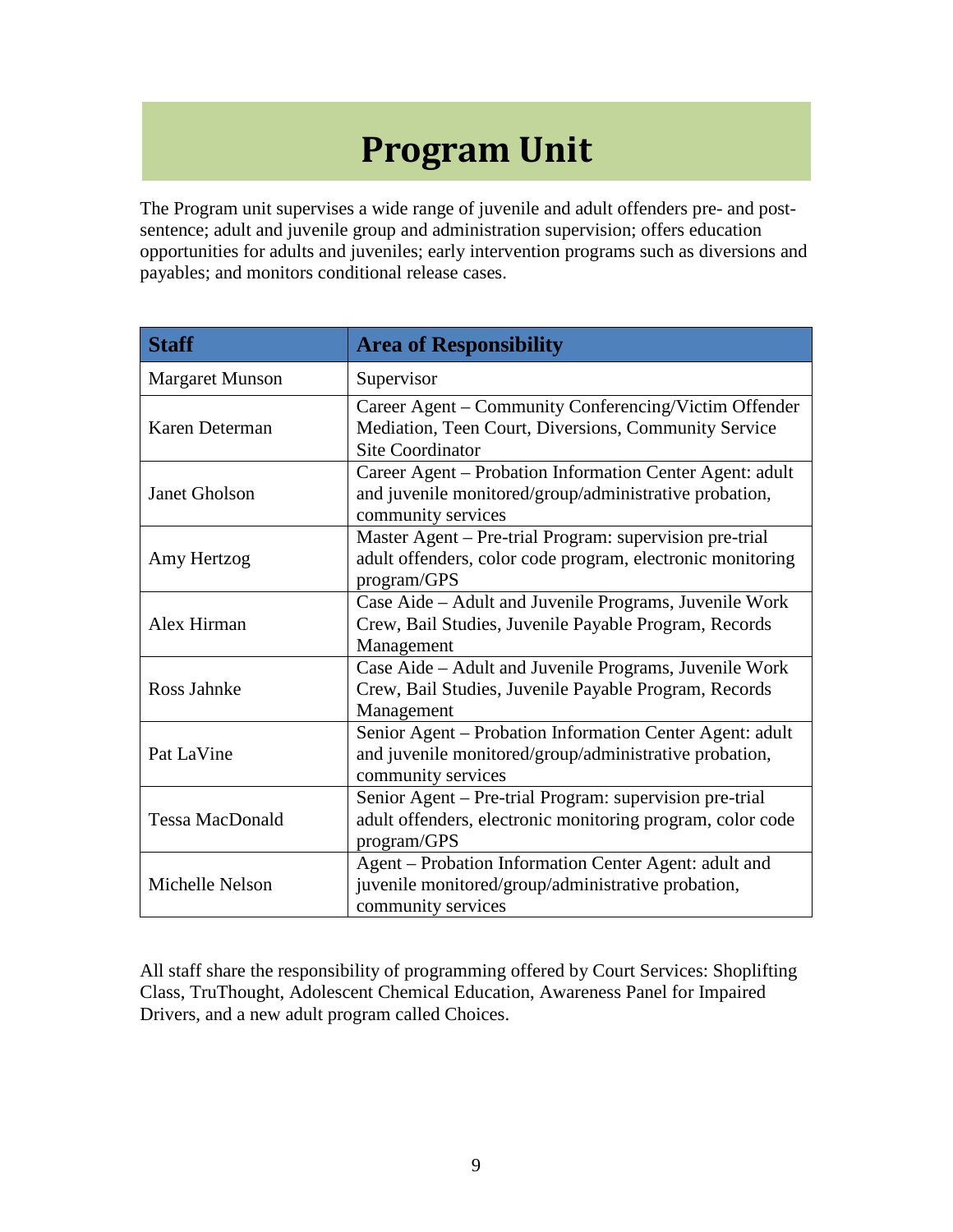New to Program Unit in 2011

- $\Box$  Adult Diversions
- Expansion of Domestic Violence GPS Monitoring
- Changes to Behavioral Cognitive Curriculum (TruThought)
- **Expansion of Bail Studies** 
	- o Our office conducted twice as many bail evaluations in 2011 than in 2010.
- D Development of Adult Choices Program
	- o This is an adult early intervention program to explain and map the criminal justice system.

#### *Programs*

- Adult Home Detention Electronic Alcohol Monitoring
	- o As shown on the Adult Offenders Home Detention graph, located on page 34, there were 186 offenders on home detention in 2011.
- Juvenile Electronic Monitoring
	- o As you will see on page 35, there were 31 juvenile offenders that participated on the juvenile electronic monitoring program.
- Adult Diversions
- Juvenile Diversions
- Teen Court
- Community Conferencing
- Juvenile Payable Program
- Juvenile Restitution Program
- Adult Community Service
- Juvenile Work Crew
- Choices
- Awareness Panel for Impaired Drivers
- Shoplifting Class
- Adolescent Chemical Education
- TruThought



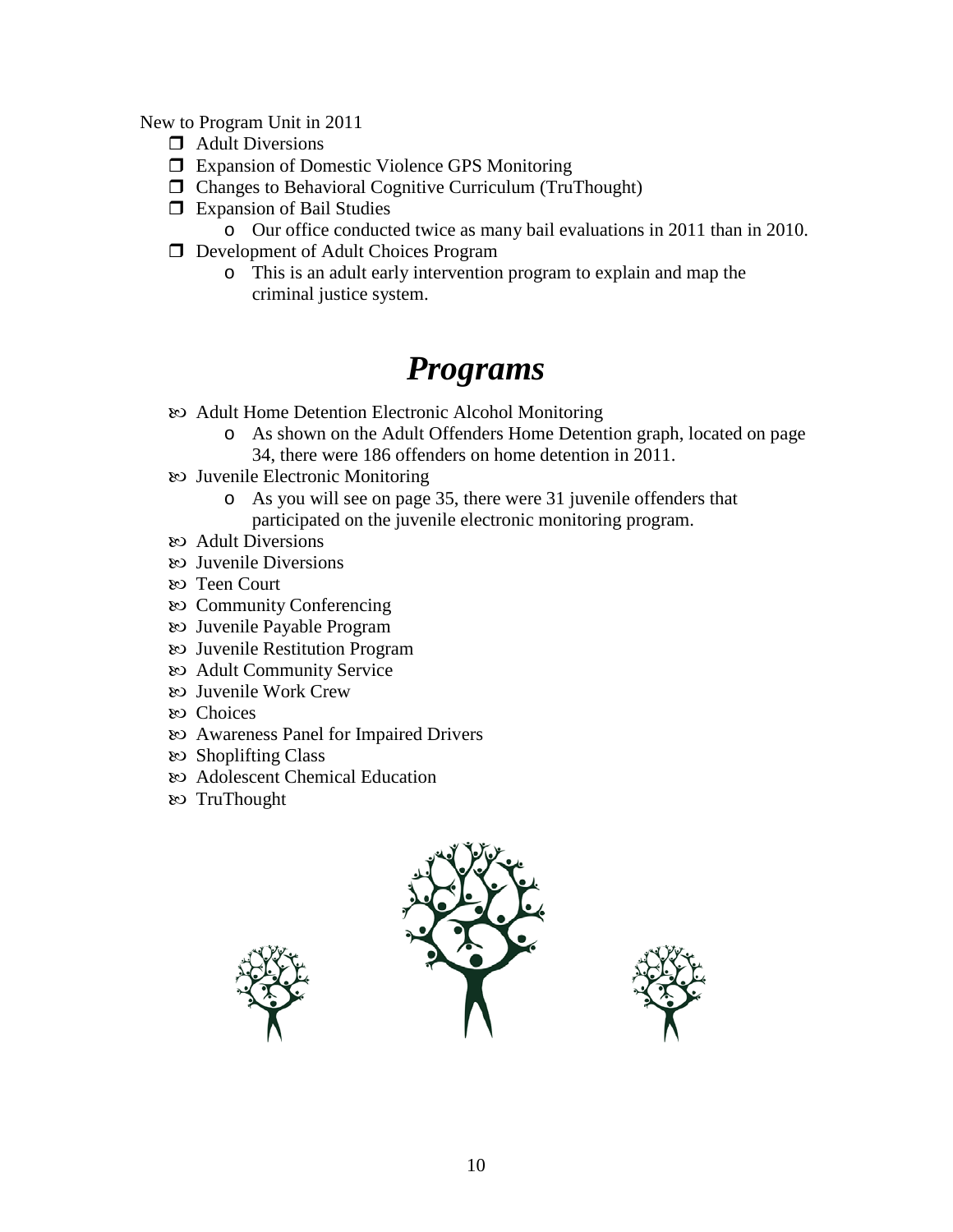### *Bail Evaluations*

Wright County Court Services completes Pre-Trial Bail Evaluations on in-custody defendants who have been charged with an offense that is considered a misdemeanor, gross misdemeanor, or felony level "crime of Violence" in Minnesota. Wright County Court Services also completes bail evaluations on Controlled Substances charges.

Bail evaluations are written reports for the Court that describe information about the defendant. The reports details their address, phone number, employment, criminal history, and other information that the Court might want to know about the defendant or current situation.

The Program Unit Agents follow procedures below:

- 1. Gather offender criminal history.
- 2. Review police reports.
- 3. Check Jail Booking logs for more information.
- 4. Meet with the client to get accurate and current information.
- 5. Speak to Victims.
- 6. Complete DVSI (Domestic Violence Screening Instrument) on Domestic Assault and person offenses.
- 7. Make recommendations for the Court.
- 8. Complete a report with current information.
- 9. Submit the report to the court.

Bail Evaluations help the court determine if the defendant will be released on their own recognizance, until their future court date, or if the Court will set a bail amount and the defendant will have to post bail in order to be released from custody.

The graphs on pages 33 and 34 show the number of bail evaluations from the last five years and number of bail evaluations in 2011 sorted by offense.

#### *Pre-Trial Supervision*

The Court will order offenders to a variety of pre-trial supervision programs:

 $\bullet^*$ Random chemical testing

 $\bullet^*$ Pre-Trial supervision

- $\bullet$ <sup>\*</sup>Pre-Trial electronic alcohol monitoring
	- o The number of adult offenders placed on pre-trial electronic alcohol monitoring in 2011 has declined since 2010. You can see statistics from the last 5 years on the graph titled Pre-Trial Electronic Alcohol Monitoring, located on page 33.

 $\bigodot^{\mathbb{K}}$  Global Positioning Supervision (GPS)

 $\bigtriangleup^{\mathbb{K}}$ House Arrest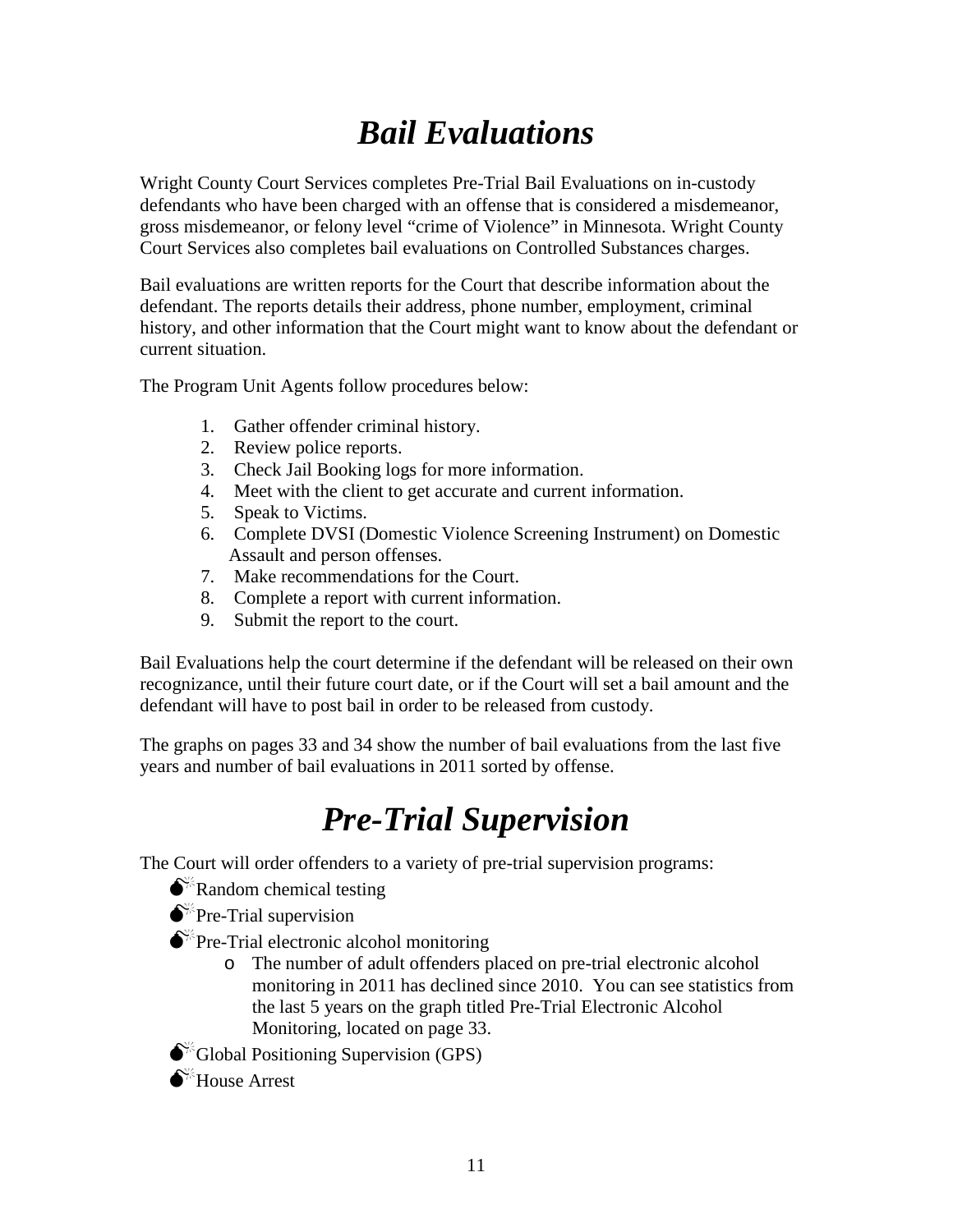We expanded the supervision of pre-trial adult sex offenders in 2011. Program Agents supervised 12 pre-trial criminal sexual conduct cases. Supervision involves completing home studies, weekly meetings, and following up on any conditions that were ordered.

#### *Random Chemical Testing*

Many offenders, adult and juvenile, are ordered no use or possession of alcohol or controlled substances and to submit to random testing. Court Services developed a random chemical testing program over eight years ago to address the Court's need.

In 2011, there were 279 adult offenders supervised on the conditional release chemical testing program. There were 1328 urine tests collected on pre-trial offenders. Also, sentenced adults and juveniles can be placed on the program. In 2011, there were 780 samples collected from supervised individuals. A grand total of 2108 urine samples were collected by Staff.

Pre-Trial agents also conduct preliminary breath tests (PBTs) for alcohol as designated by the Court. In 2011, there were 976 PBTs administered.

### *Adult Offender Global Positioning Program*

The Global Positioning Program (GPS) is still one of the most innovative programs in Minnesota used to provide additional supervision to pre- and post-sentence supervision of high-risk domestic assault, harassment, and stalking offenders. This device has the ability to locate and track a person's exact location 24 hours a day, 7 days a week. It assists in assuring safety for victims and helps to hold the offender accountable. Victims report they feel safer while offenders are on the program. One victim stated, "Thank you so much. Because he is on the GPS Program, I actually sleep at night and do not have to worry he is going to be in my house."

On page 36 you will find a two-year chart reflecting the GPS numbers.

#### *Adult Diversions*

This is a new program that started July 1, 2011, within Court Services that works in conjunction with the Wright County Attorney's Office and the City of Buffalo Prosecutor. It gives an opportunity for first-time adult offenders to admit their offense, receive an educational consequence, and keep the offense off their criminal record. This program assists in reducing collateral consequences for individuals and reduces the number of cases the Court has to address.

As shown in the pie graph on page 36, over half of the diversions were completed successfully.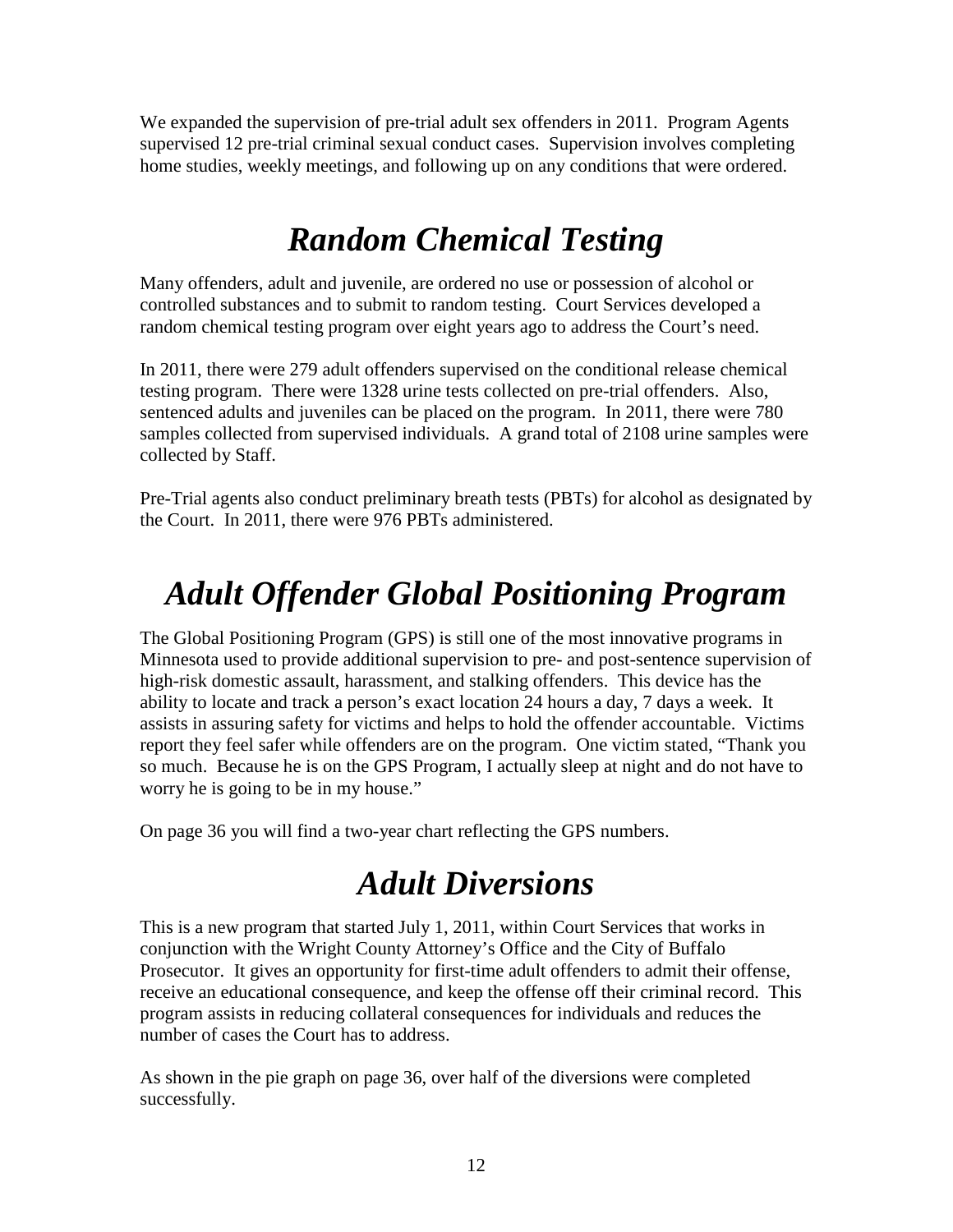### *Choices (New!!)*

Choices is an adult early intervention program, which started August of 2011. It is a program to explain and map the criminal justice system. It is to show first-time offenders the collateral consequences that may occur if they continue to make poor choices. This program is done in collaboration with the Wright County Sheriff's Department and the Wright County Attorney's Office. In 2011, twenty-five individuals completed this program.

There are multiple other programs that Court Services offers. The statistical data for those programs can be found starting on page 39. Those programs include the Awareness Panel for Impaired Drivers, the Youth Shoplifting Program, and the Adolescent Chemical Education Program.

#### *Adult Community Service Work*

There were 313 adult offenders that completed 8988 hours of community service work.

- $\Box$  6528 hours for ordered condition
- $\Box$  1519 hours in lieu of Court Services' fees
- $\Box$  941 hours in lieu of fine

#### *Juvenile Community Service Work*

There were a total of 598 juveniles who completed community service work. A total of 5215 of community service work hours were completed.

- $\Box$  260 juveniles on work crew (2978 hours)
	- o The chart showing the breakdown by location can be found on page 41.
- $\Box$  338 juveniles worked in the community (2237 hours)

**In 2011, the total value of community service work completed by adults and juveniles was \$142,030.**

#### *Juvenile Diversion Programs*

This diversion program allows juvenile offenders the option to divert from Court, and upon successful completion of probation conditions, have their cases dismissed. In 2011, 69 females and 97 males participated in this program. Please refer to page 37 to see more information on this program.

#### *Teen Court*

Teen Court is a peer court diversion program that allows volunteer students from Wright County a chance to be involved in the criminal justice system in a positive way, and have a positive impact on their peers. Teen Court holds the offender accountable for their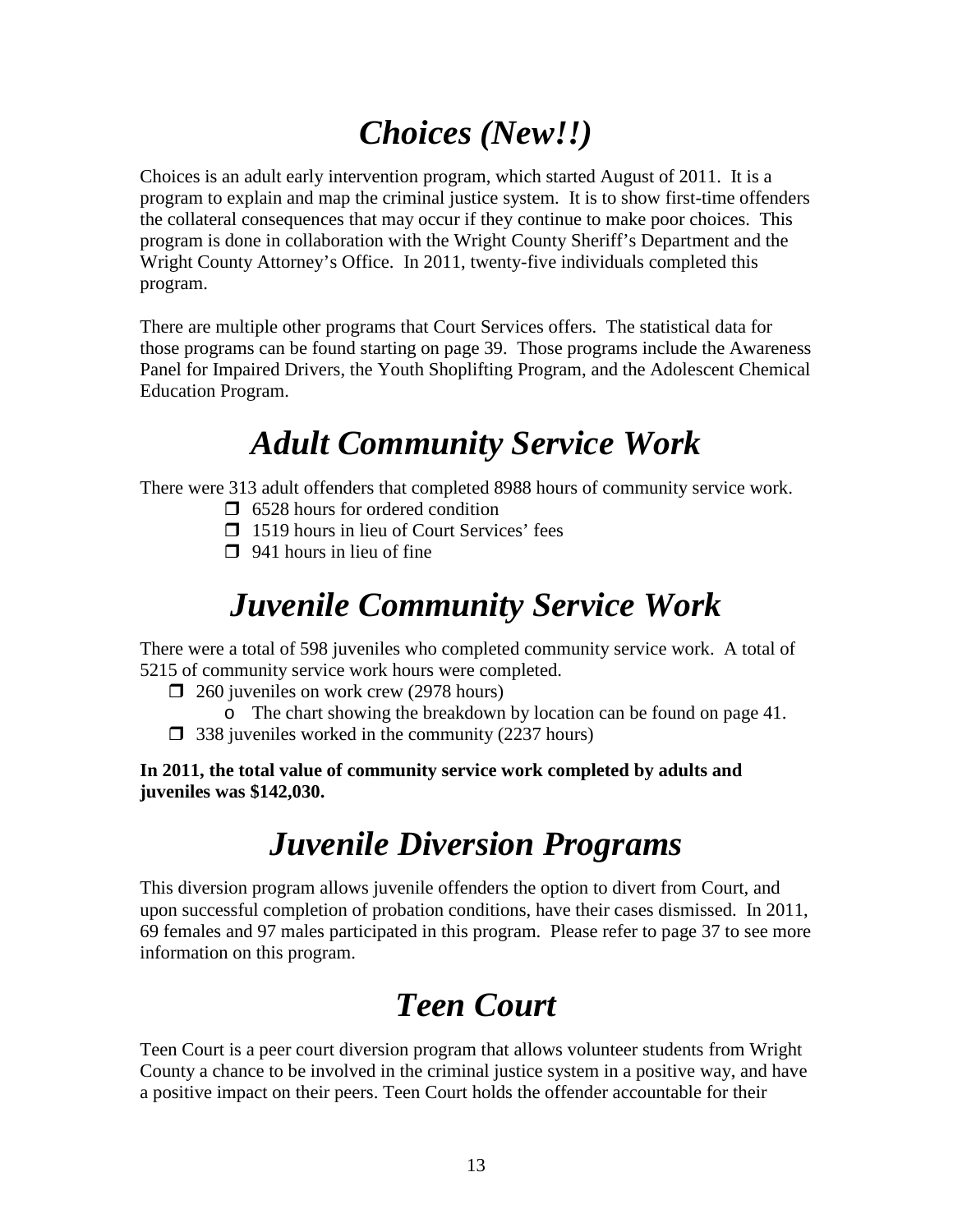actions, allows peers to determine the sentence, not the system, and gives the juvenile offender a chance to keep the offense off of their record. There were 82 youth jurors that participated and 1 adult parent volunteer. We also held two new juror trainings. Please refer to page 37 for the graph reflecting the number of Teen Court participants from the last 5 years.

#### *Community Conferencing*

Community Conferencing involves a face-to-face meeting between the victim, offender, affected community member, and/or parties in conflict, facilitated by a trained facilitator. Community conferencing allows parties a chance to tell their story and discuss the impact the behavior has had on them, and work together to repair any harm, as well as provide an opportunity for the parties to gain a sense of closure, healing, and regain a sense of security. The graph on page 38 shows a side-by-side comparison of the number of conferences, offenders, and victims.

#### *Juvenile Payables*

Curfew, Tobacco, and ATV offenses are referred by the Wright County Attorney's Office to allow youth to pay a fee rather than go to Court. The money is placed in a fund that can be used by juvenile offenders to meet their restitution obligation through community service. There were 310 juveniles that participated in this program. The breakdown by offenses is located in a graph on page 38. The three-year statistics are on page 39.

#### *Juvenile Restitution Program*

In late 2010, the Juvenile Payables Program was developed to allow certain juvenile offenders to pay a fee and that fee was placed into the "Juvenile Restitution Program." Juvenile offenders are allowed to complete community service on the Wright County Juvenile Work Crew and earn \$10/hr towards restitution which is paid directly to victims. In 2011, fifteen juveniles participated in the program completing 300 community service hours equally \$3,000 of restitution paid to victims.

#### *TruThought*

In 2011, the cognitive behavior program started using a curriculum called TruThought. TruThought is a corrective thinking process. WCCS uses this curriculum through a program that helps youth identify thinking barriers and explore responsible thinking. Two of our staff have been trained to educate Court Services' staff about this curriculum. We were able to start the program in 2011. Thirteen youth completed the program.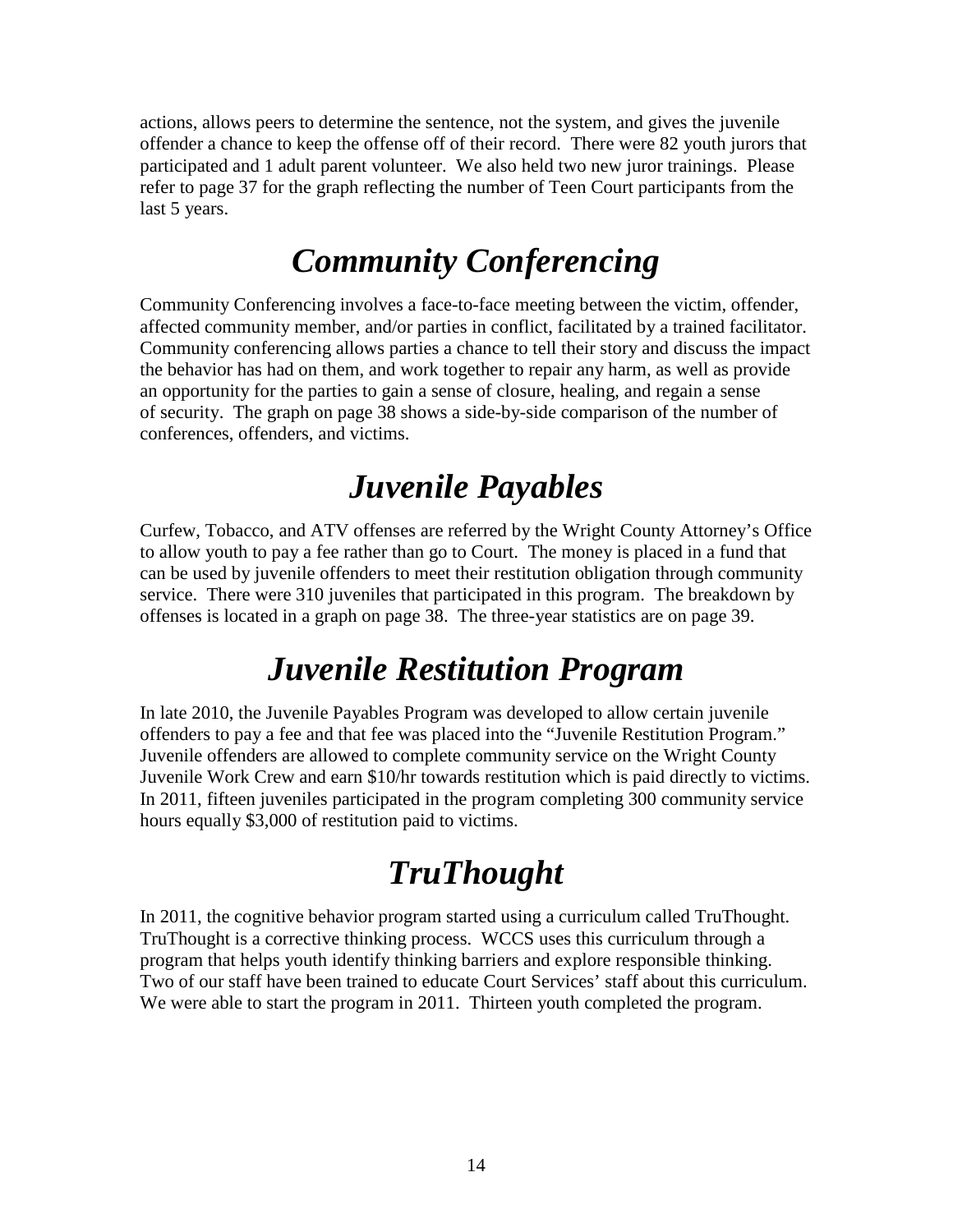# **Clerical Unit**

The Clerical Unit provides support to the probation units. Clerical staff are often the first contact defendants have with the department. Clerical staff: field phone calls; assign offenders to agents; set up new cases; and record and analyze demographic, statistical, probation, and financial data. Administrative functions facilitated for the department include repairs, purchasing, billing, fee collections, phones, computer systems, office design, supplies, budgeting, filing, and records management.

| <b>Clerical Unit Staff</b>                                                                                                                                                                                                                                                                                         | <b>Title/Major Responsibility</b>                                            |
|--------------------------------------------------------------------------------------------------------------------------------------------------------------------------------------------------------------------------------------------------------------------------------------------------------------------|------------------------------------------------------------------------------|
| Nancy Tallman                                                                                                                                                                                                                                                                                                      | Clerical Supervisor, Confidential Administrative Secretary<br>to Director    |
| Carol Barnaal                                                                                                                                                                                                                                                                                                      | Senior Clerk II - Program Unit Secretary and Financial                       |
| Sarah Denzer                                                                                                                                                                                                                                                                                                       | Senior Clerk II - Adult Unit Secretary                                       |
| Lisa Diederich*                                                                                                                                                                                                                                                                                                    | Senior Clerk II – Secretary/Adult Unit Secretary,<br>Receptionist, Financial |
| Sandi Kile                                                                                                                                                                                                                                                                                                         | Senior Clerk II - Program Unit Secretary and Financial                       |
| Jessie Moe                                                                                                                                                                                                                                                                                                         | Senior Clerk II - Juvenile Unit Secretary                                    |
| Barb Peterson*                                                                                                                                                                                                                                                                                                     | Senior Clerk II - Adult Unit Secretary                                       |
| Michelle Pramann                                                                                                                                                                                                                                                                                                   | Senior Clerk II - Receptionist and Juvenile Unit Secretary                   |
| $\sqrt{2}$ $\sqrt{2}$ $\sqrt{2}$ $\sqrt{2}$ $\sqrt{2}$ $\sqrt{2}$ $\sqrt{2}$ $\sqrt{2}$ $\sqrt{2}$ $\sqrt{2}$ $\sqrt{2}$ $\sqrt{2}$ $\sqrt{2}$ $\sqrt{2}$ $\sqrt{2}$ $\sqrt{2}$ $\sqrt{2}$ $\sqrt{2}$ $\sqrt{2}$ $\sqrt{2}$ $\sqrt{2}$ $\sqrt{2}$ $\sqrt{2}$ $\sqrt{2}$ $\sqrt{2}$ $\sqrt{2}$ $\sqrt{2}$ $\sqrt{2$ |                                                                              |

\*Staffing change in 2011

#### *2011 Clerical Unit Accomplishments/Happenings*

- $\Box$  Compiled and submitted eight quarterly reports and three annual reports to maintain/obtain state grant money for the department.
- Collected, recorded, and distributed \$514,384.86 in probation, program, and detention fees.
- $\Box$  Investigated and followed up on twenty expungement requests—twice as many as last year.
- Performed 215 Human Service record checks (foster home, day care, etc).
- $\Box$  Implemented electronic county-to-county transfer of cases via CSTS.
- $\Box$  Continued expansion of the use of Ad Hoc reports in CSTS.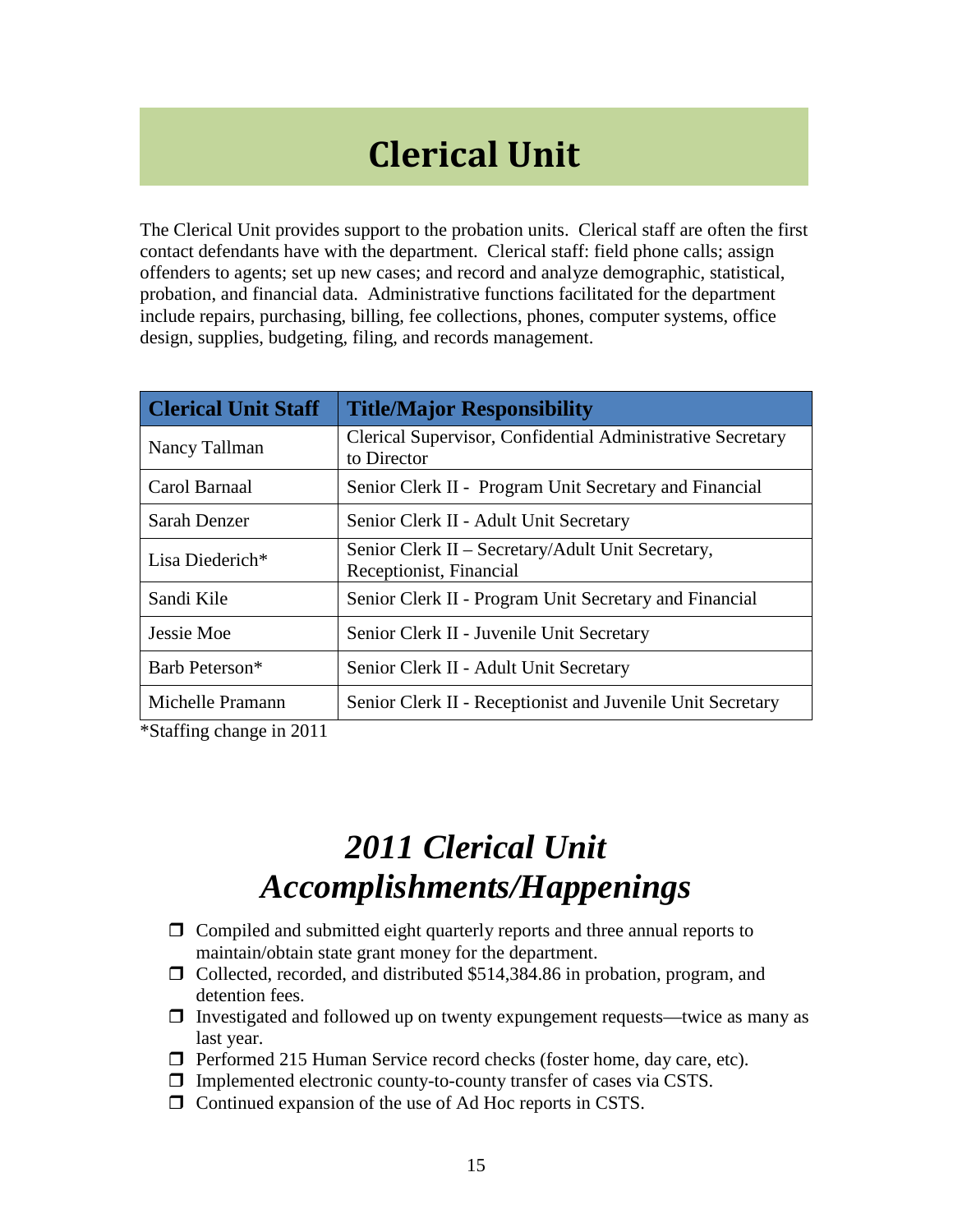- Changed processes in preparation for paperless transition. Police Reports are now being linked into CSTS along with the treatment reports, court orders, and emails. Many documents are being signed electronically.
- $\Box$  Participated in expansion of payable cases for juveniles.
- $\Box$  All unit staff participated in various capacities on county or user group committees.

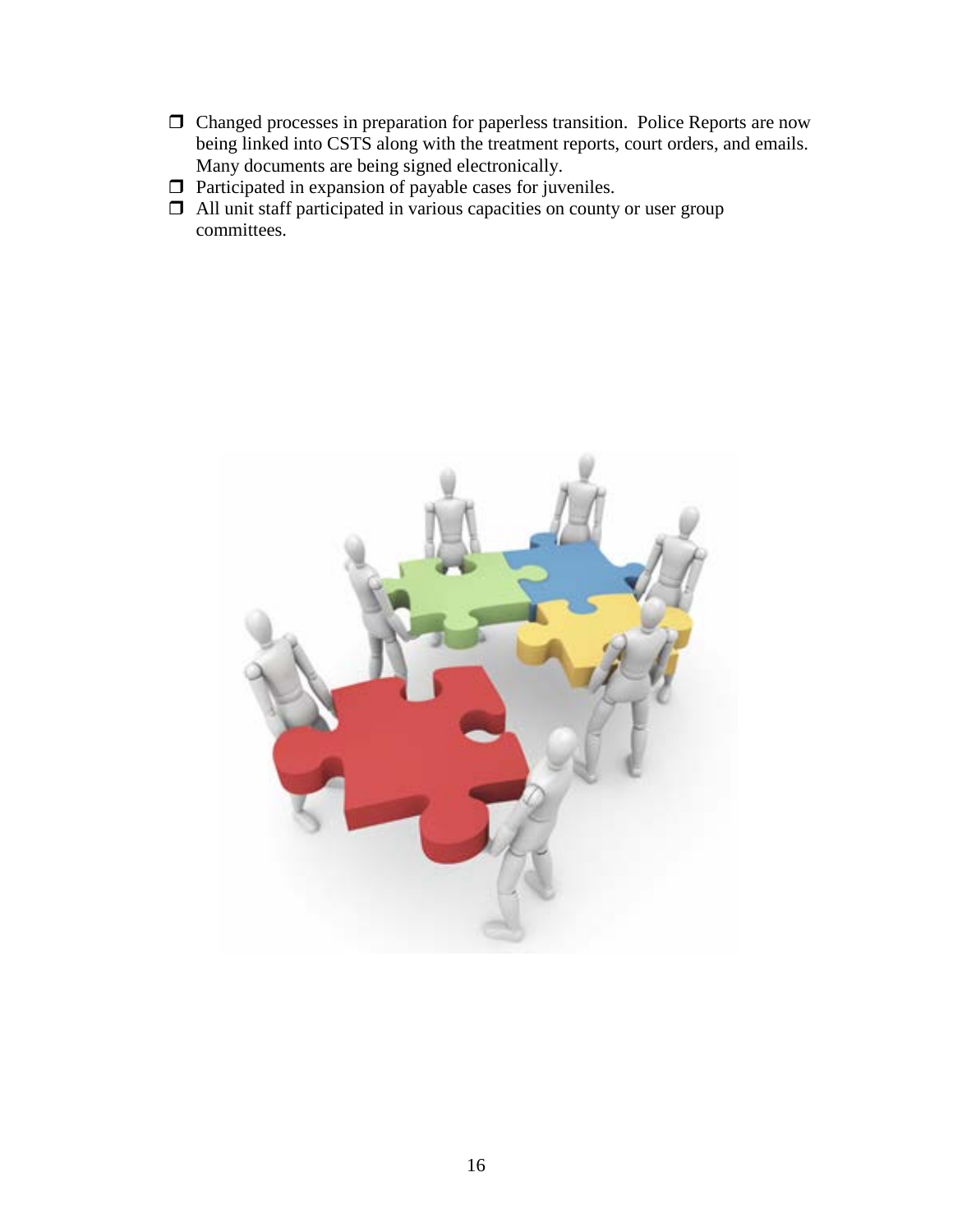## **Statistical Overview**

#### <span id="page-18-0"></span>*COURT SERVICES' FINANCIAL FACTS*

|                | 2007          | 2008        | 2009        | 2010        | 2011        |
|----------------|---------------|-------------|-------------|-------------|-------------|
| Revenue        |               |             |             |             |             |
| <b>Budget</b>  | \$1,157,280   | \$1,234,549 | \$1,330,849 | \$1,426,906 | \$1,411,129 |
| Actual         | 1,318,245     | 1,300,650   | 1,309,002   | 1,332,008   | 1,400,670   |
| Expenditures   |               |             |             |             |             |
| <b>Budget</b>  | 2,689,424     | 2,956,526   | 3,070,270   | 3,108,418   | 3,251,434   |
| Actual         | 2,619,622     | 2,948,076   | 3,034,021   | 2,989,875   | 3,158,754   |
| <b>Net</b>     |               |             |             |             |             |
| <b>Budget</b>  | 1,532,144     | 1,721,977   | 1,739,421   | 1,681,512   | 1,859,305   |
| Actual         | 1,301,377     | 1,647,426   | 1,725,019   | 1,657,867   | 1,758,084   |
| <b>Savings</b> | 230,767<br>\$ | \$74,551    | \$14,402    | \$23,645    | \$92,221    |

The Juvenile Probation Unit has stayed under budget the past two years as it relates to our out-of-home placement budget. We have used more electronic monitoring options and community resources to meet the needs of juvenile offenders. In addition, placement costs have been lower since 2007.

|                 | 2007        | 2008        | 2009        | <b>2010</b> | 2011      |
|-----------------|-------------|-------------|-------------|-------------|-----------|
| <b>Budget</b>   | \$846,500   | \$903,000   | \$1,119,000 | \$1,375,000 | \$990,000 |
| <i>Expenses</i> | \$1,186,423 | \$1,353,717 | \$1,152,511 | \$875,268   | \$811,721 |

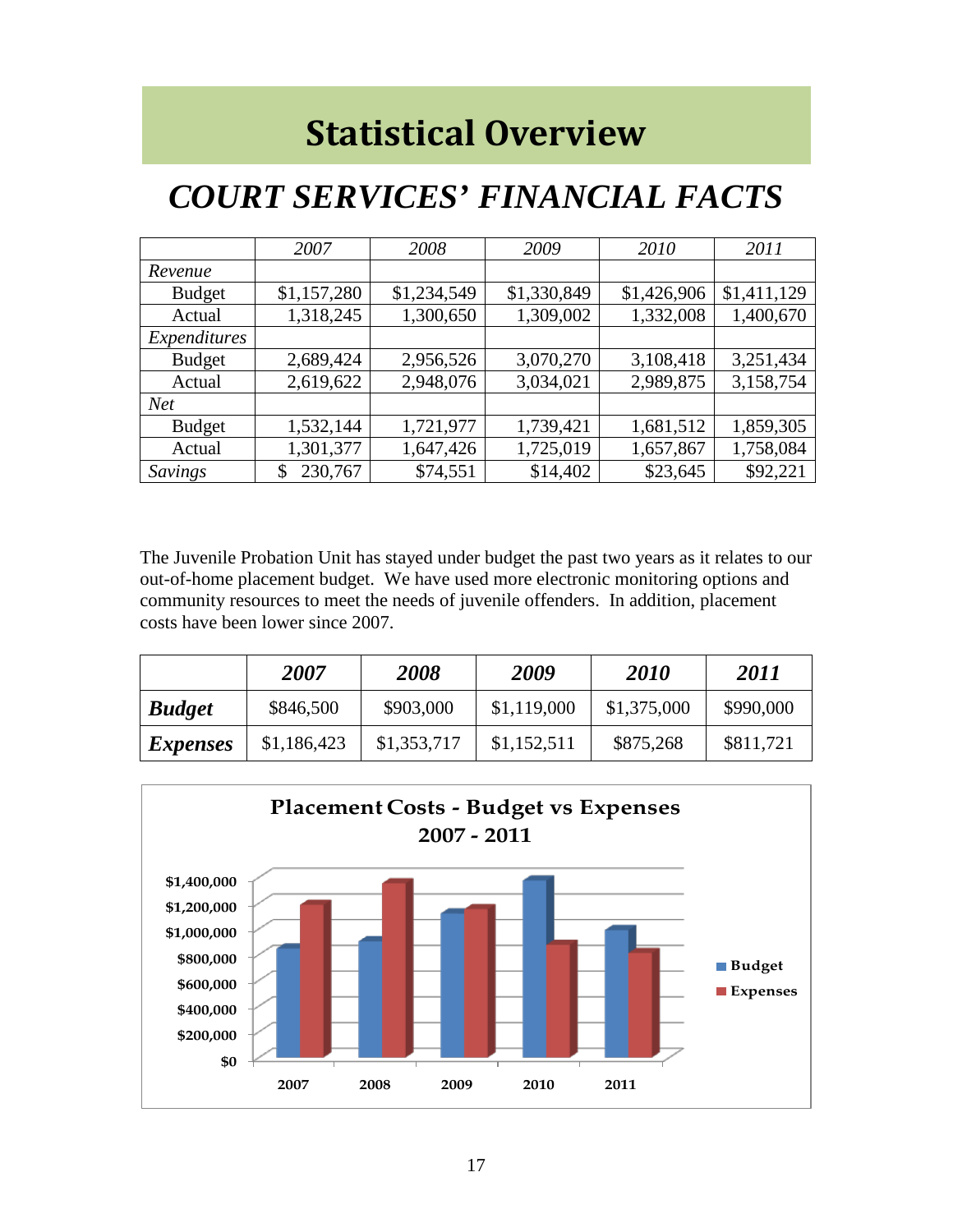#### <span id="page-19-0"></span>*ADULT UNIT BY THE NUMBERS*



Buffalo, Monticello, St. Michael, and Otsego, our four most populated areas, accounted for over half of the adult offenders supervised in 2011 that resided in Wright County.

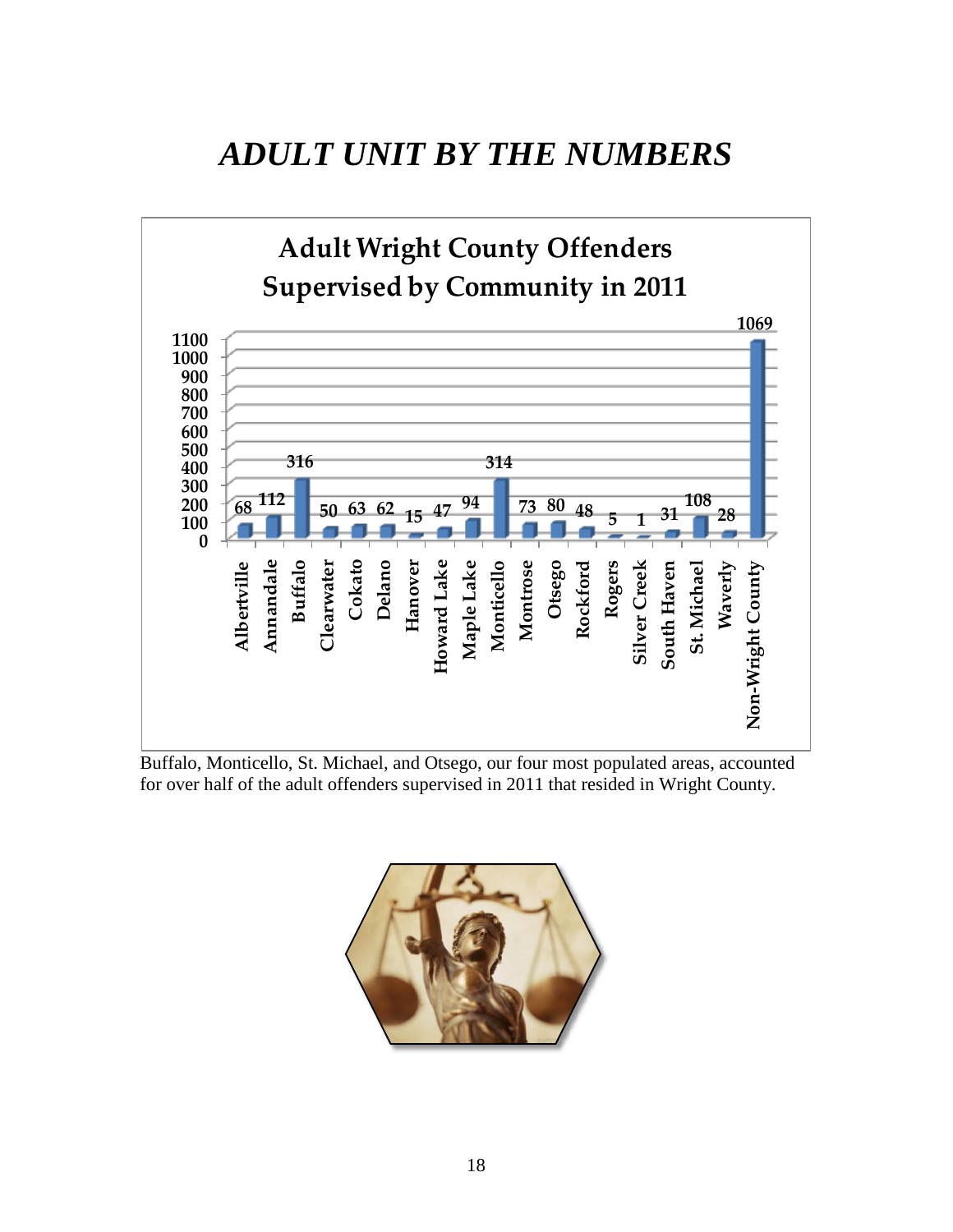

There were a total of 1,357 male offenders and 490 female offenders supervised by Wright County Court Services in 2011.



There were a total of 26 total felony offenses supervised by Wright County Court Services in 2011 with 13 felony DWI offenses being supervised through our Intensive Multiple DWI Program.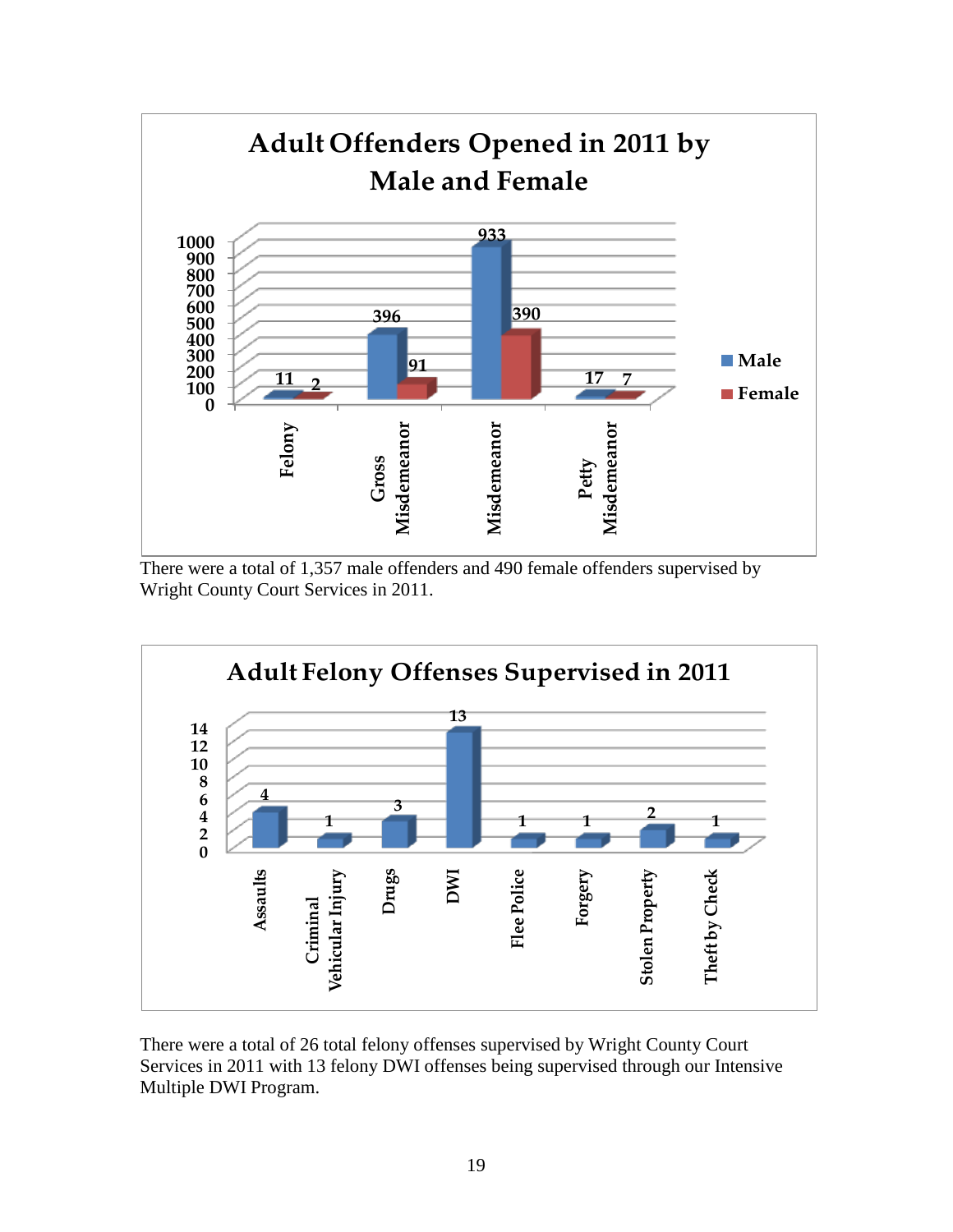

There were a total of 1,587 gross misdemeanor offenses supervised by Wright County Court Services in 2011 with driving while intoxicated, crimes against justice, assaults and theft related charges being the most prevalent.

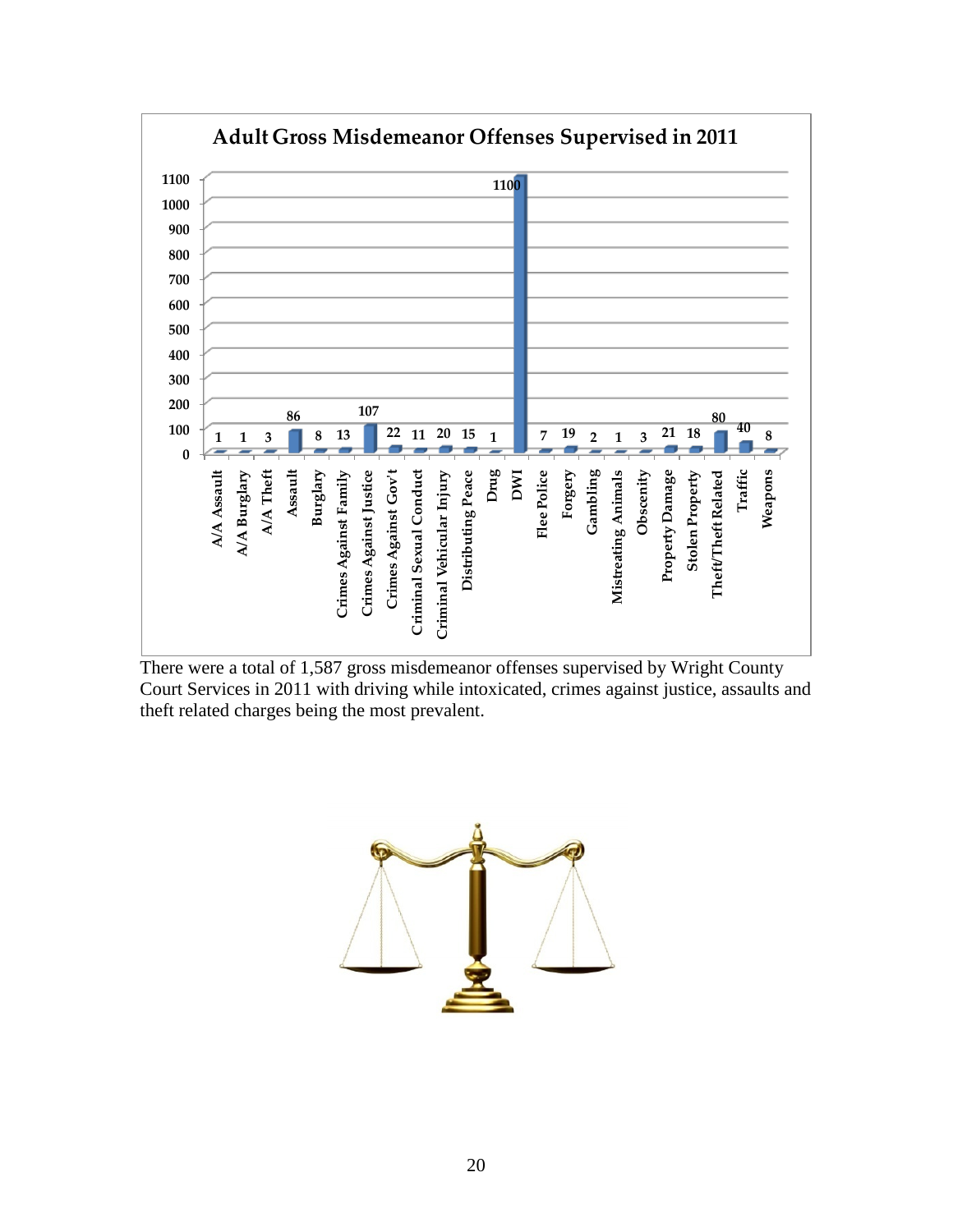

There was a total of 1,917 misdemeanor offenses supervised by Wright County Court Services in 2011 with driving while intoxicated, assaults, crimes against justice, miscellaneous traffic related charges being the most prevalent.



There were a total of 24 petty misdemeanor offenses supervised by Wright County Court Services in 2011 with miscellaneous traffic being the majority of the offenses.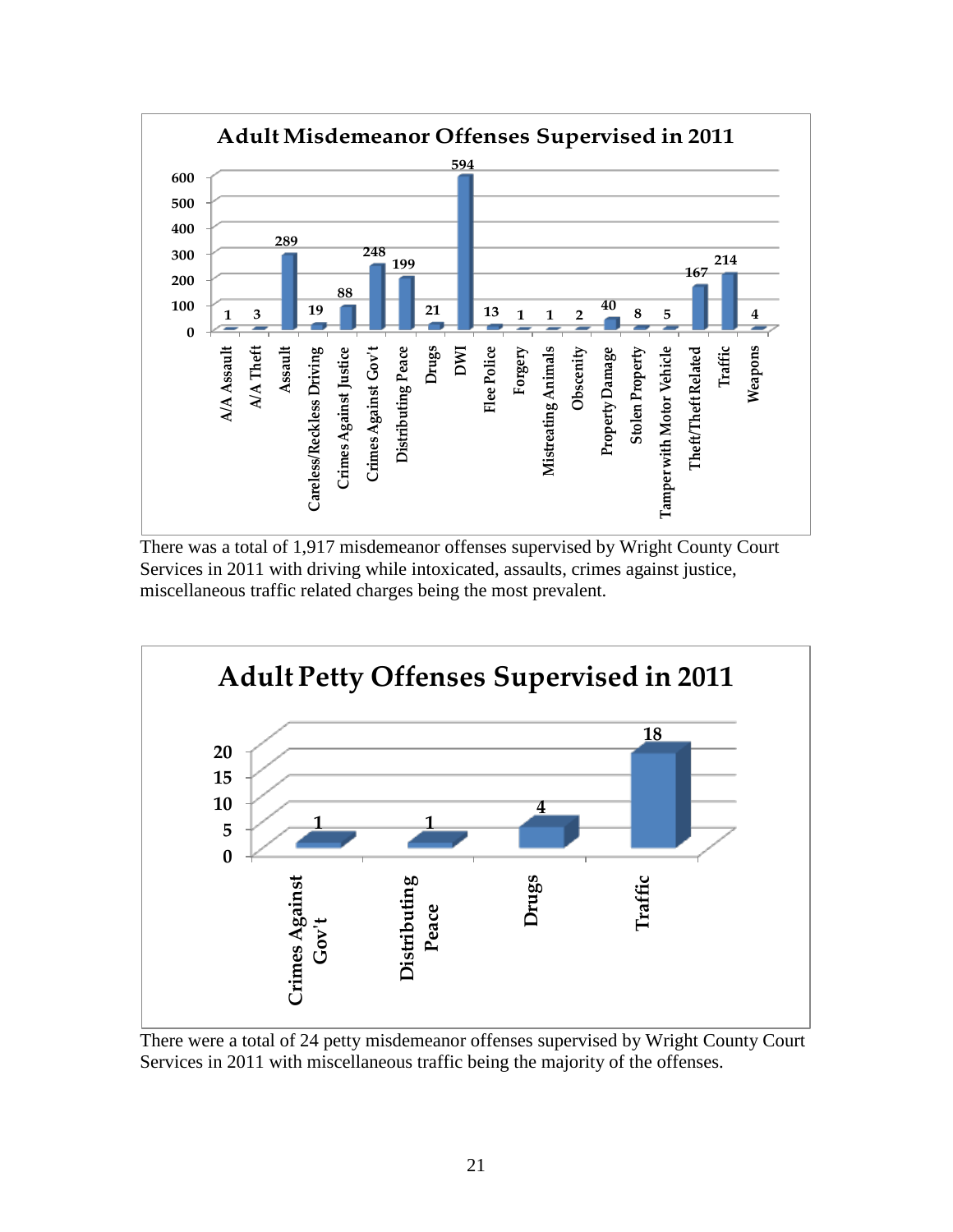| <b>New ISP Cases Supervised in 2011</b> |          |       |  |
|-----------------------------------------|----------|-------|--|
| Wright County                           | Courtesy | Total |  |
|                                         |          |       |  |

| <b>Total ISP Offenses and Offenders by Number</b> |    |  |
|---------------------------------------------------|----|--|
| <i>Offenses</i>                                   | 69 |  |
| <i>Offenders</i>                                  | 63 |  |

| <b>ISP Offenders by Male and Female</b> |  |  |
|-----------------------------------------|--|--|
| <i>Male</i>                             |  |  |
| Female                                  |  |  |

| <b>Non-Wright County ISP by Number</b> |  |  |
|----------------------------------------|--|--|
| <i>Clients</i>                         |  |  |
| Cases                                  |  |  |

| <b>ISP Clients and Cases by Offense Levels</b> |        |     |  |
|------------------------------------------------|--------|-----|--|
|                                                | Felony | GMD |  |
| Clients                                        |        | 39  |  |
| Cases                                          |        |     |  |
| __                                             |        |     |  |

\*\*3 offenders appear on both Felony and GMD levels

| <b>ISP Cases and Clients Supervision Break-down</b> |  |  |                                 |       |  |  |  |  |
|-----------------------------------------------------|--|--|---------------------------------|-------|--|--|--|--|
|                                                     |  |  | Monitored   Group   Traditional | Total |  |  |  |  |
| <i>Clients</i>                                      |  |  | 35                              | 63    |  |  |  |  |
| Cases                                               |  |  | 38                              | ĥЧ    |  |  |  |  |

| <b>ISP Technical Violations, Violations, and A&amp;Ds</b> |                   |         |  |  |  |  |
|-----------------------------------------------------------|-------------------|---------|--|--|--|--|
| <b>Technical Violations</b>                               | <i>Violations</i> | $A\&Ds$ |  |  |  |  |
|                                                           | 24                |         |  |  |  |  |

| <b>ISP Cases Discharged in 2011</b> |               |  |  |  |  |
|-------------------------------------|---------------|--|--|--|--|
| $\vert$ Closure Type                | <b>Number</b> |  |  |  |  |
| Successful                          |               |  |  |  |  |
| Other                               |               |  |  |  |  |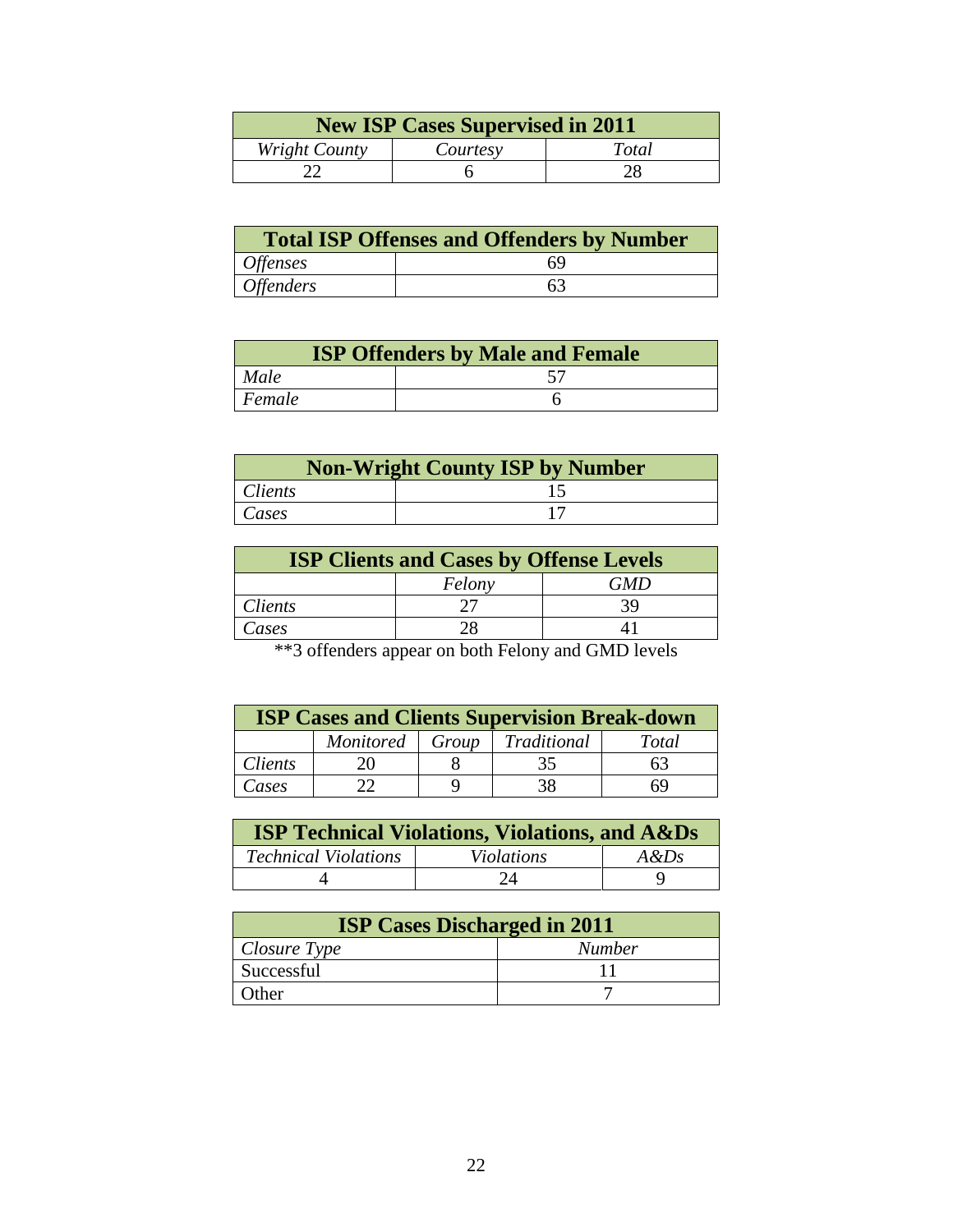





There were 549 offenders that were violated in 2011 and several of them had multiple violations.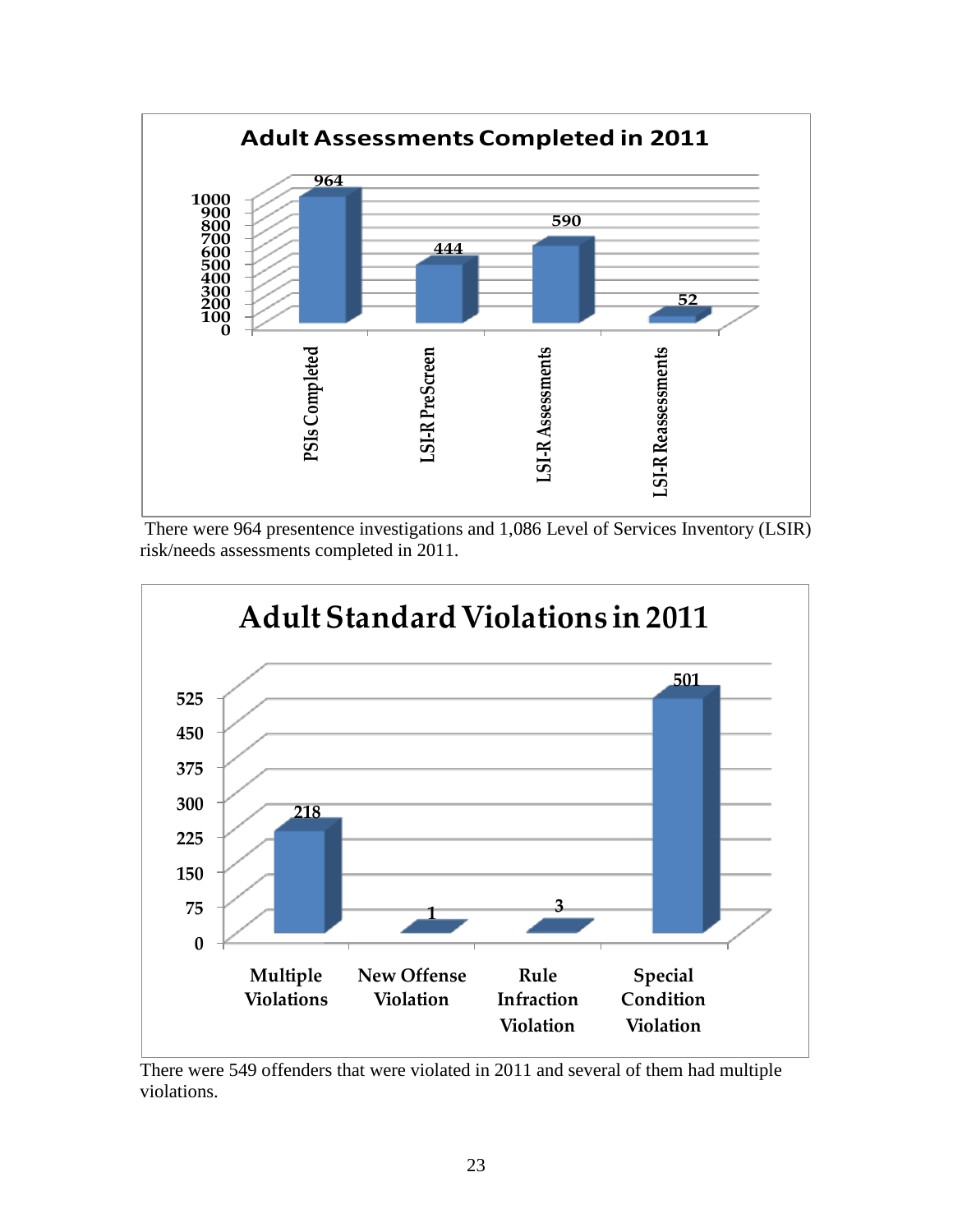

In, 2011, Wright County Court Services completed 40 adult sanctions conferences. (M.S. 244.196)



A total of fifty-two offenders were admitted to the New Beginnings Jail Treatment Program in Buffalo in 2011.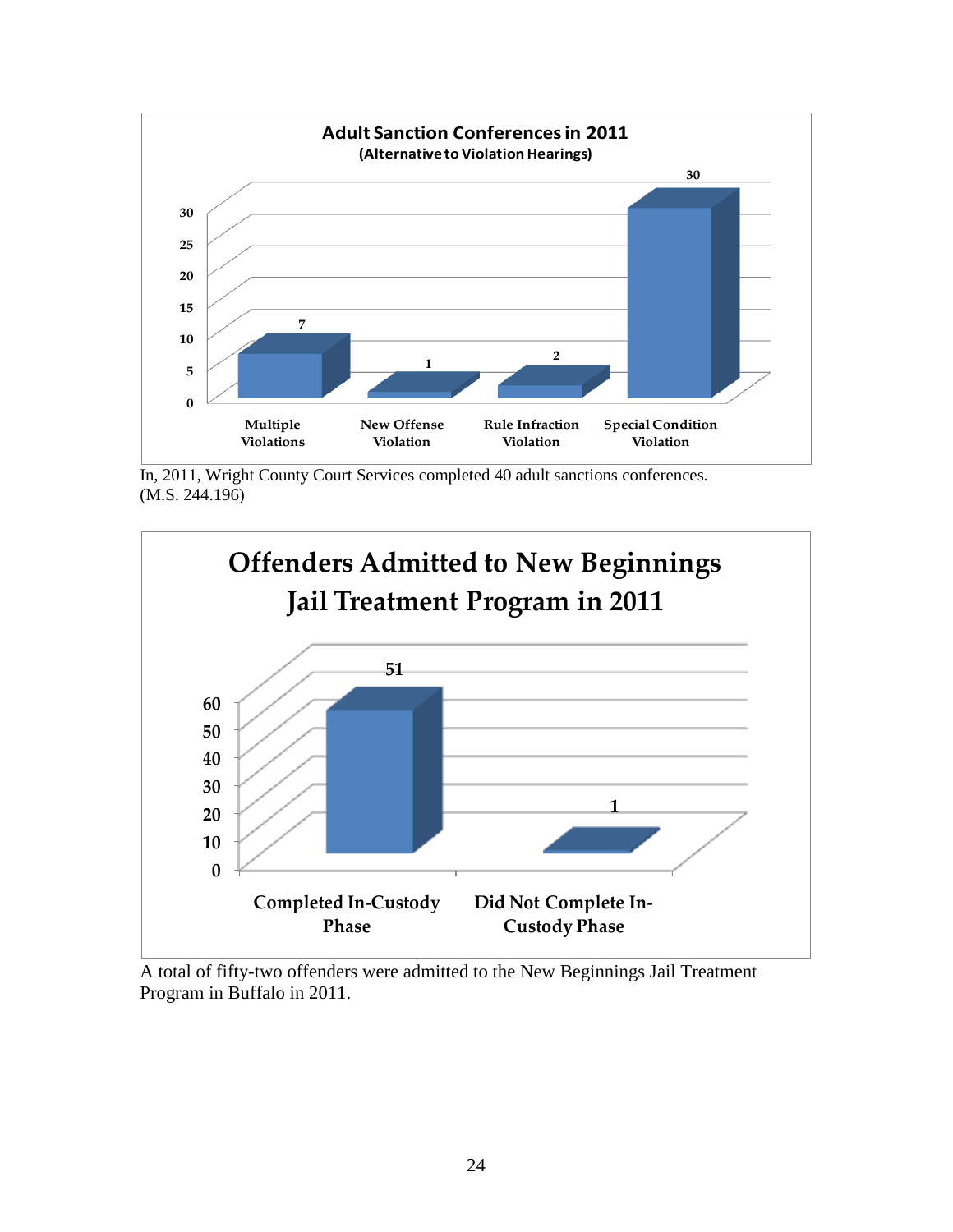

Forty-two offenders were referred to the 12-week aftercare phase at the jail.



Ninety-three individuals started the program. \*Five of these individuals were re-referred and are currently enrolled. There is also overlay from 2010.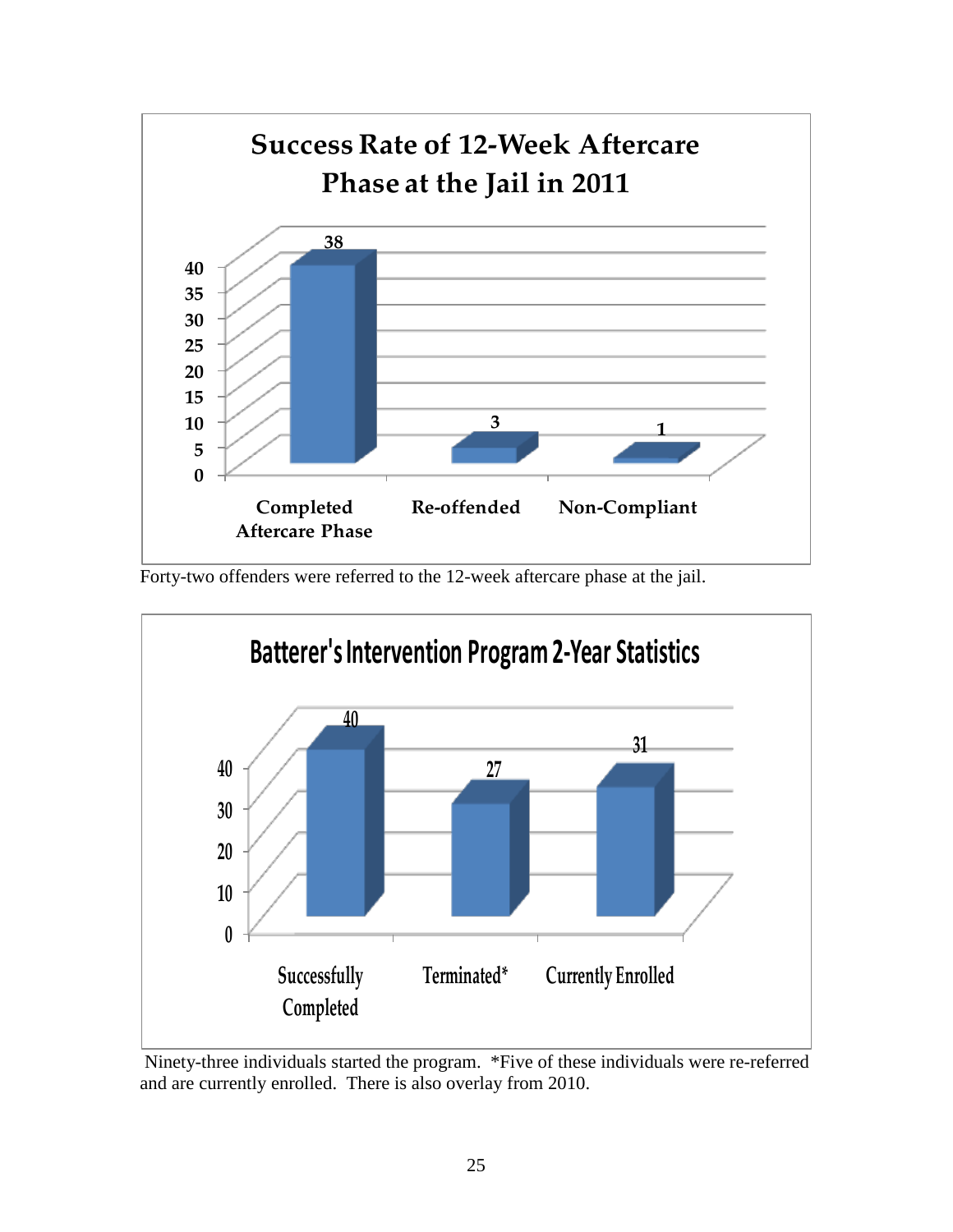

A total of forty-eight clients had started the program throughout the 2011 calendar year.

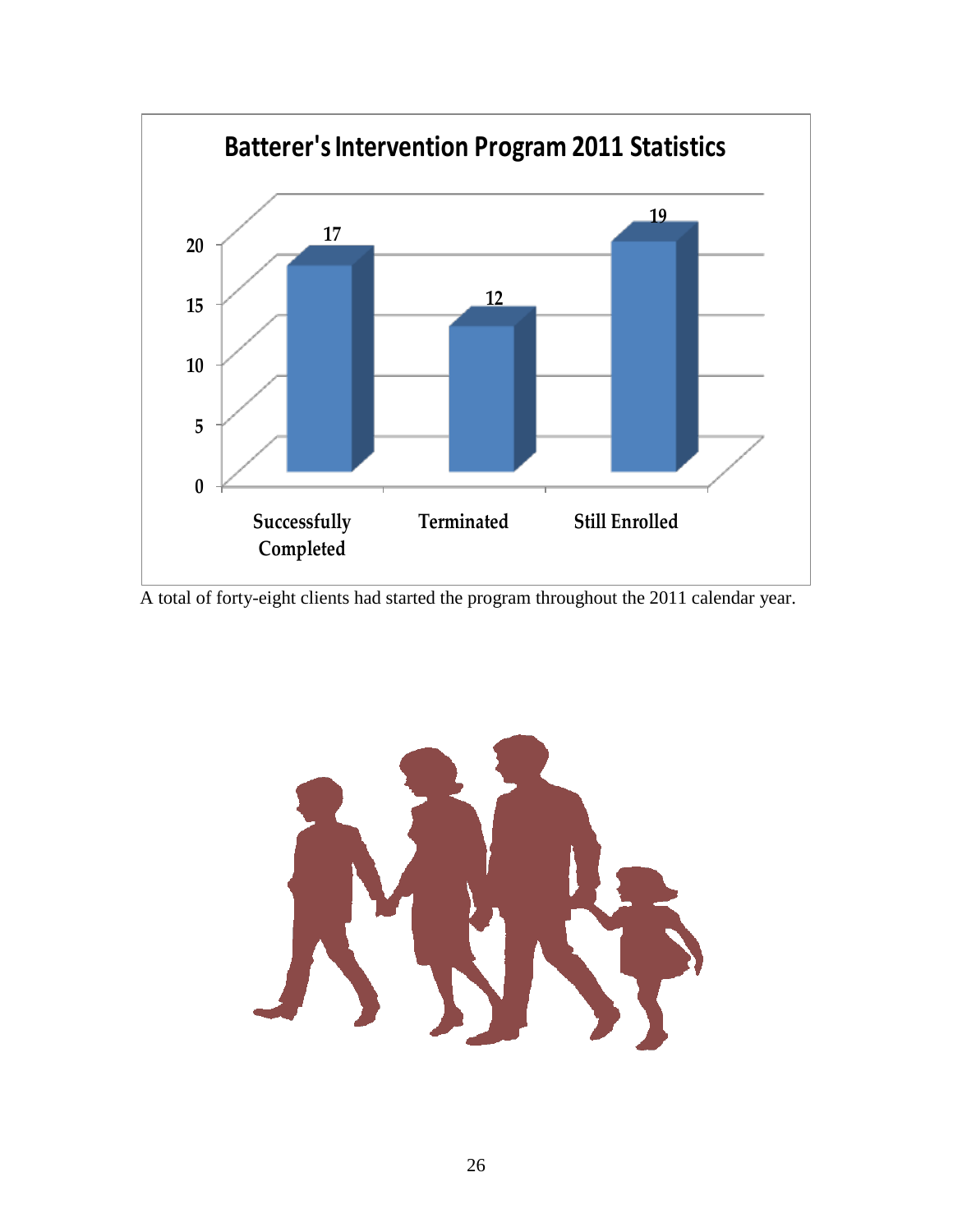#### <span id="page-28-0"></span>*JUVENILE UNIT BY THE NUMBERS*



In 2011, three of the four most populated cities had the highest number of juvenile offenders supervised (St. Michael, Buffalo, and Monticello). As expected, the eastern section of the county has the highest volume of juvenile offenders who end up on probation.



Male offenders continue to out number female offenders nearly 4:1, which is consistent across the sate.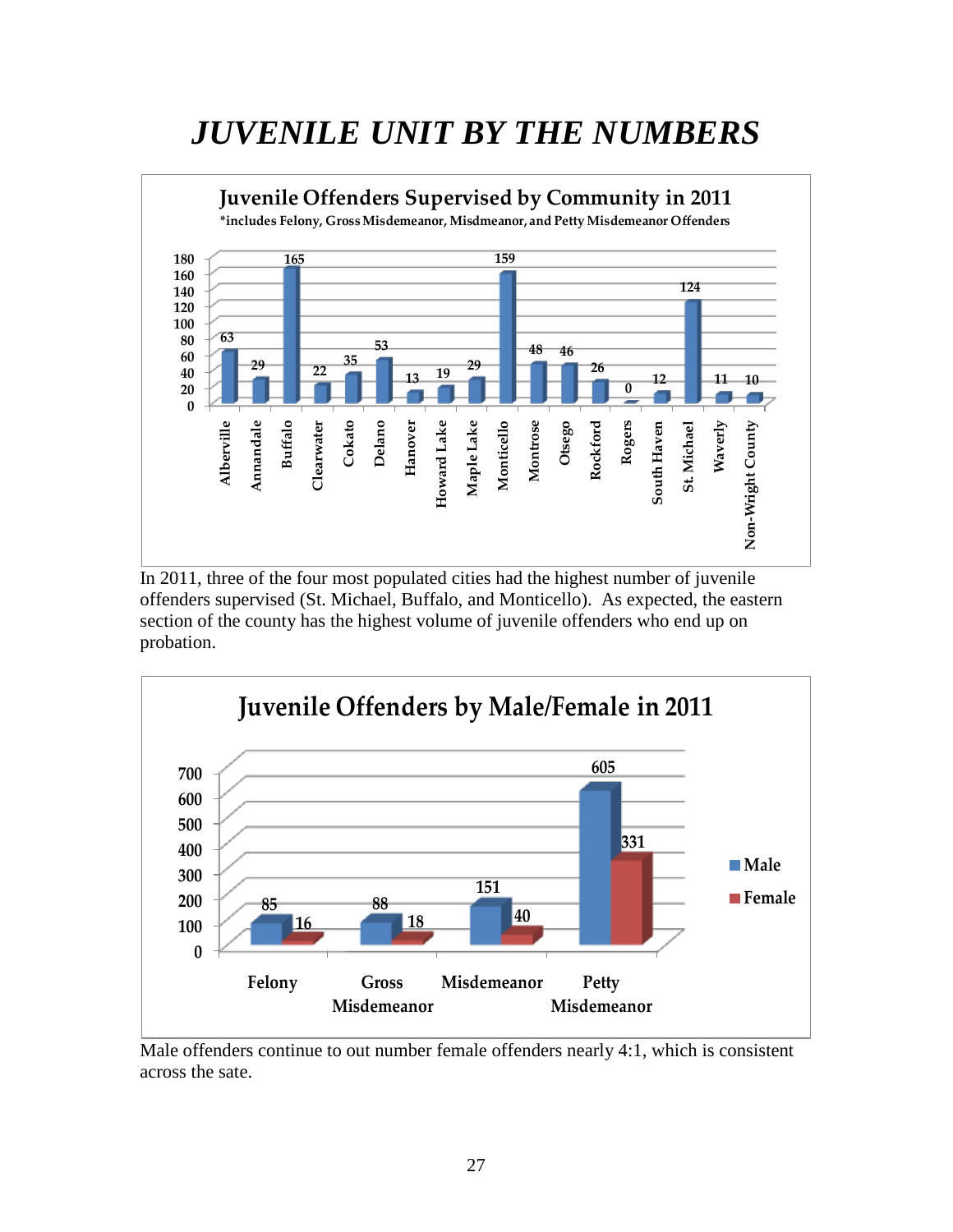

There were a total of 101 juvenile felony offenses supervised in 2011. Above is a breakdown of the various felony offenses supervised by our Juvenile Probation Unit.



There were a total of 106 juvenile gross misdemeanor offenses supervised in 2011.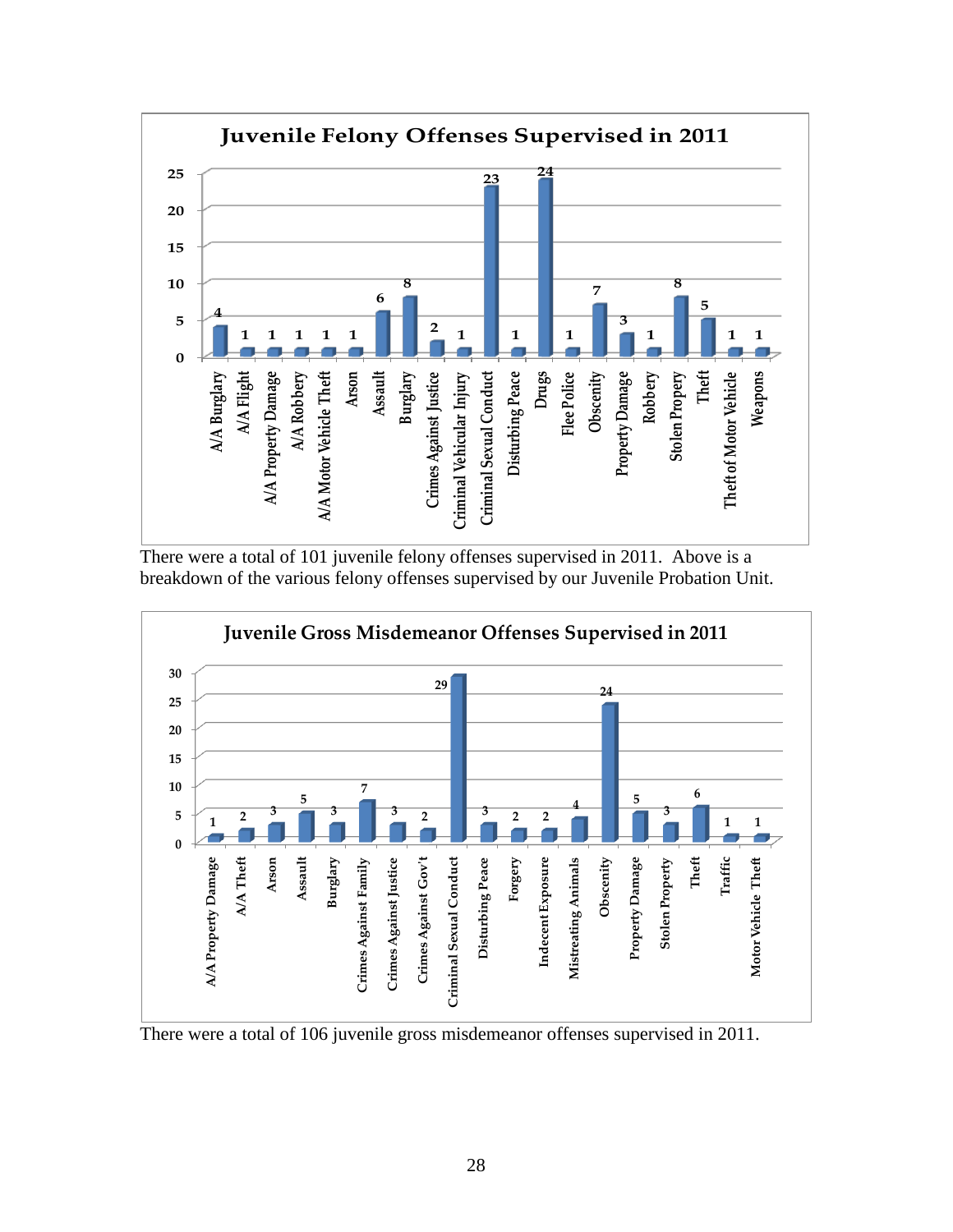

There were a total of 191 juvenile misdemeanor offenses supervised in 2011.



There were a total of 936 juvenile petty misdemeanor offenses supervised in 2011 (includes our Diversion Program, Payable Program, and Petty Offenders). This often represents the old "status offenses" which are now labeled Juvenile Petty Offenders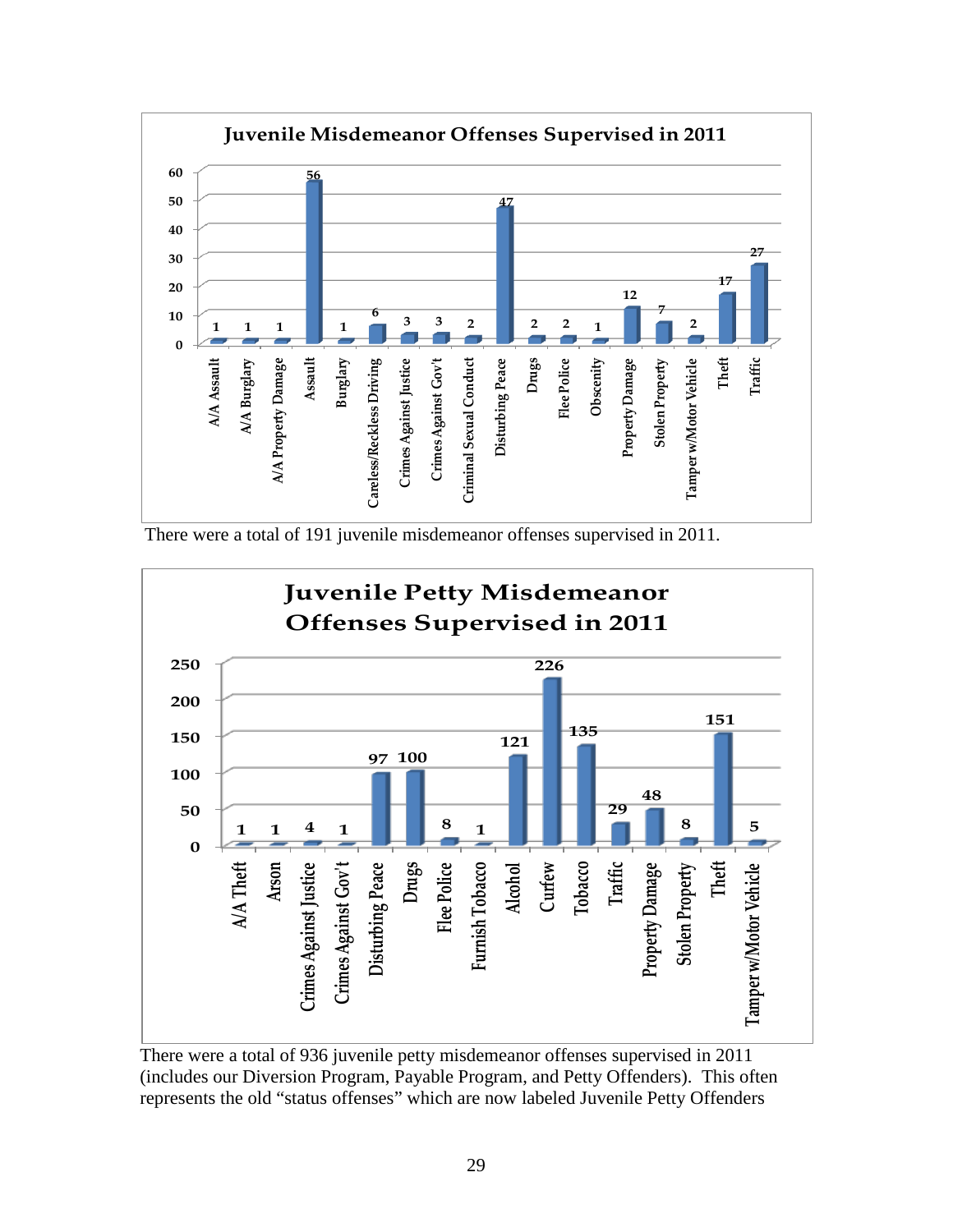(JPOs). These offenses are higher in number than the other above graphs from year to year than misdemeanor, gross misdemeanor, and felony offenses. Most juveniles supervised on this caseload do not reoffend or commit delinquent acts.



As reflected in the graph, Mental Health Screens and YLSs are completed twice as often as the other assessments.



ECRJC not only offers a detention program, they have several program options to meet the needs of juvenile offenders. The above graph describes how WCCS used the facility in 2011.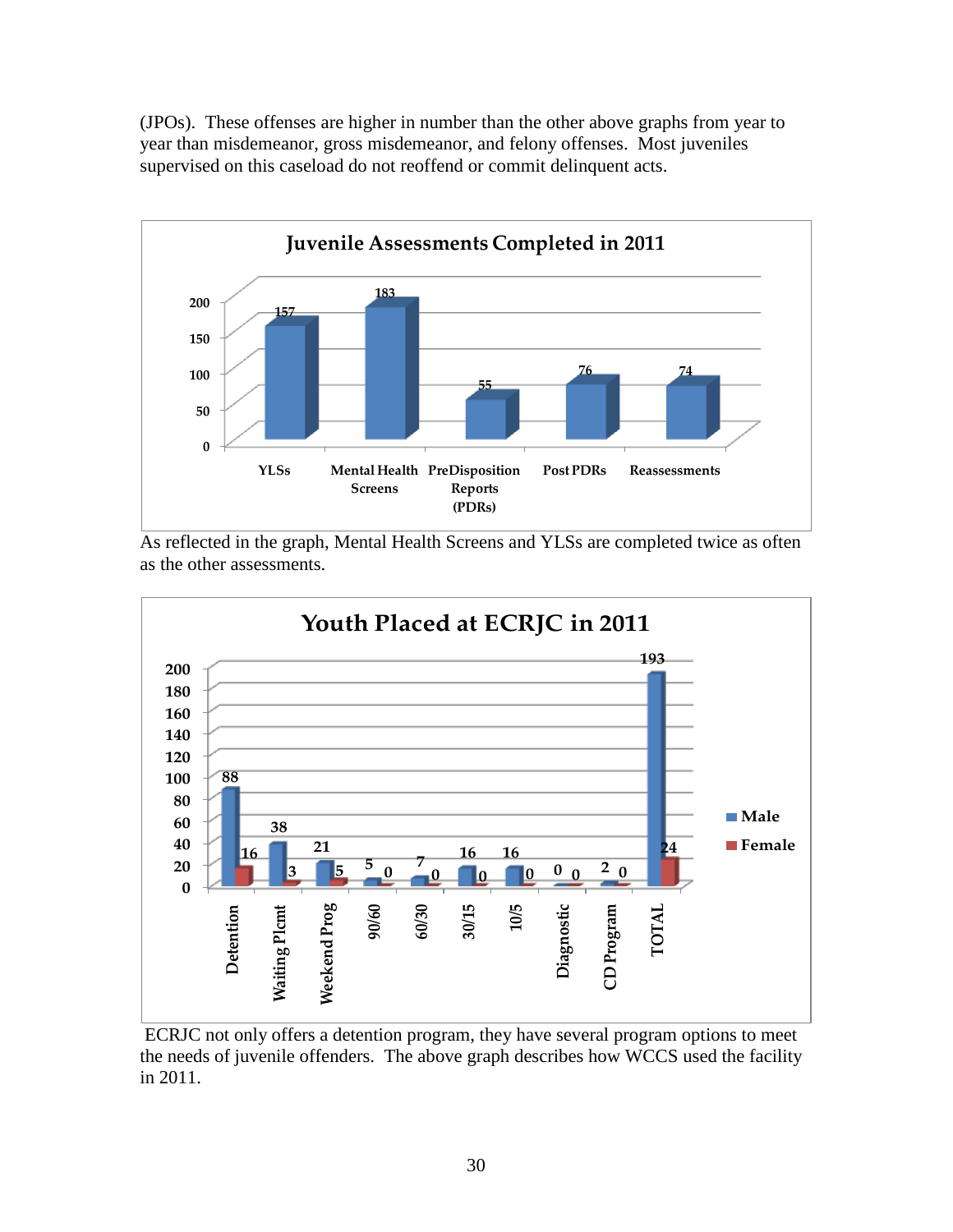



These two graphs indicate the number of female and male juveniles that were placed in correctional placements in 2011.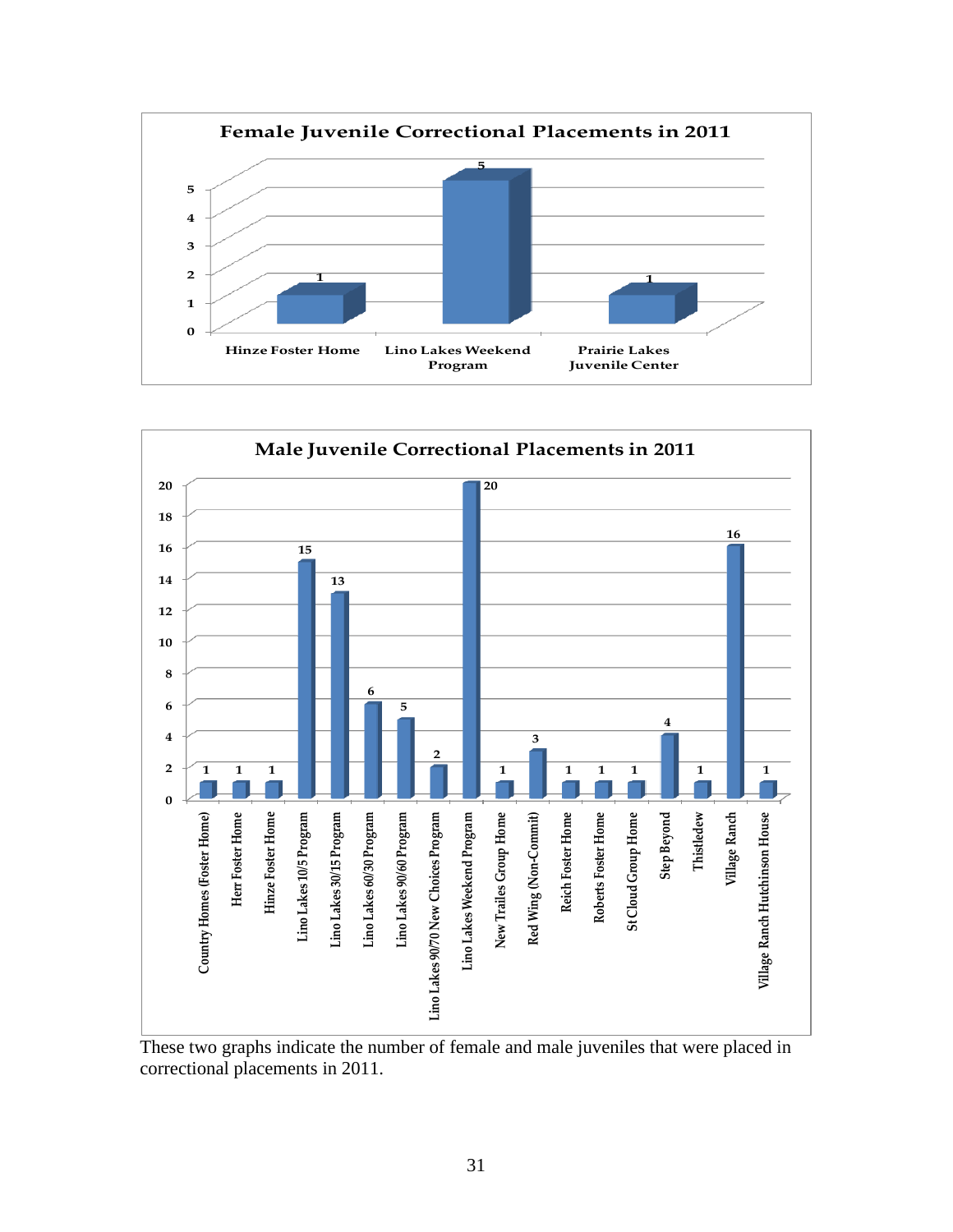



These two graphs reflect our detention placements for 2011.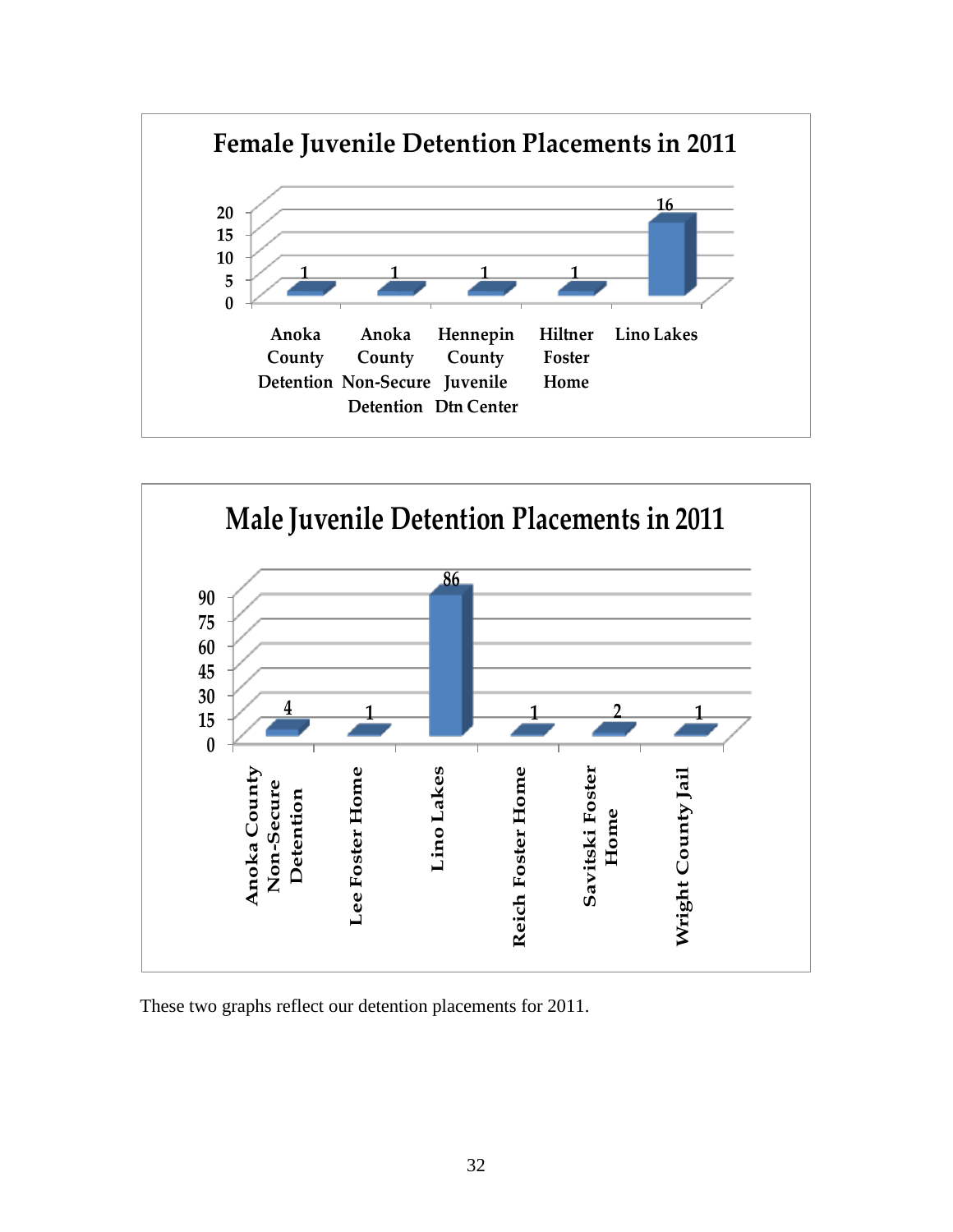#### <span id="page-34-0"></span>*PROGRAM UNIT BY THE NUMBERS*



There were 103 adult offenders placed on pre-trial electronic alcohol monitoring, serving a total of 5,644 days.



The Program Unit completes bail evaluations for the Court on offenses as defined by Minnesota Statute 629.74 Sec 15.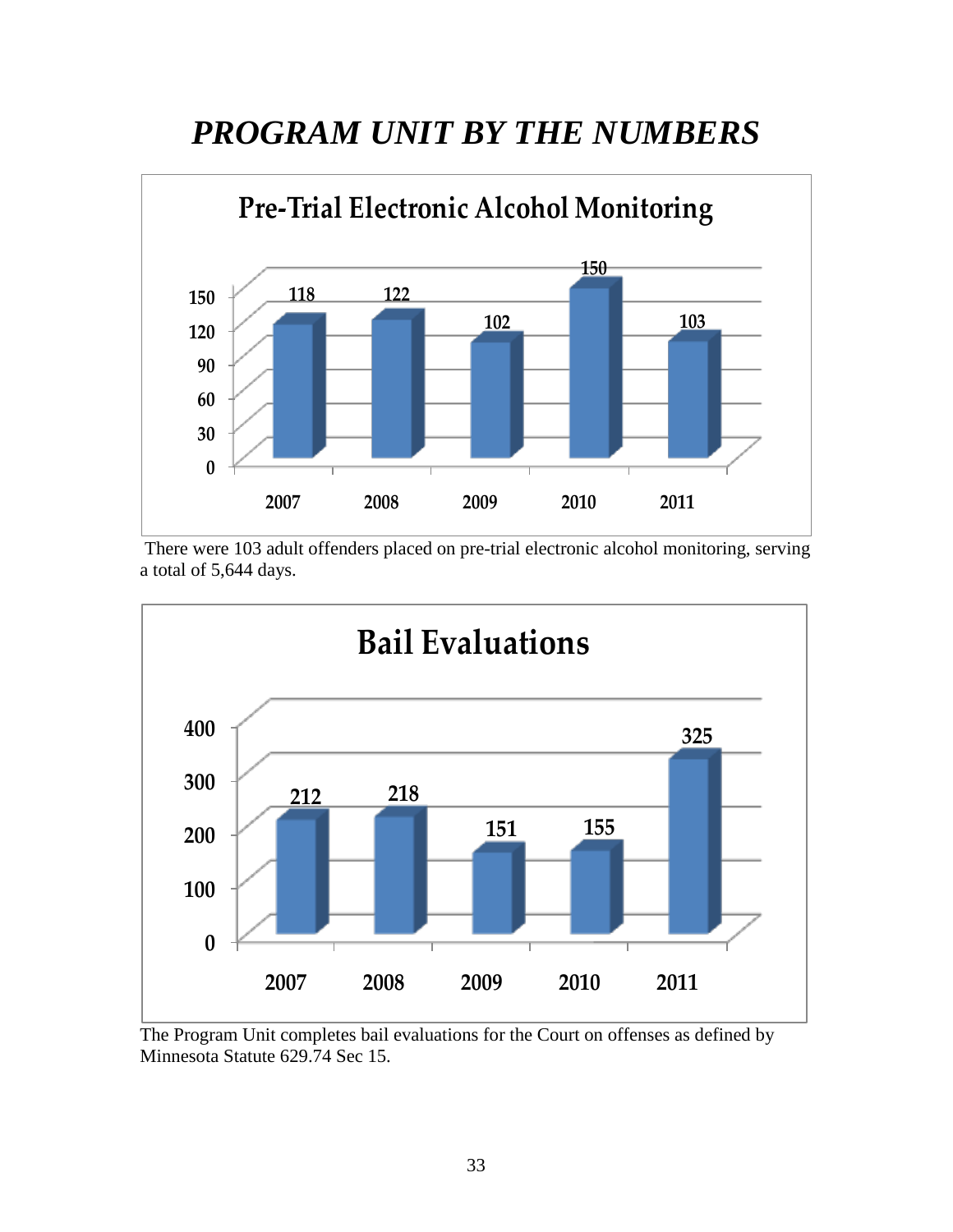

\*includes domestic assaults

There were a total of 150 felony, 54 gross misdemeanor, and 121 misdemeanor bail evaluations completed in 2011.



In 2011, a total of 5768 days were served on home detention and \$145,000 was collected to offset costs of the program.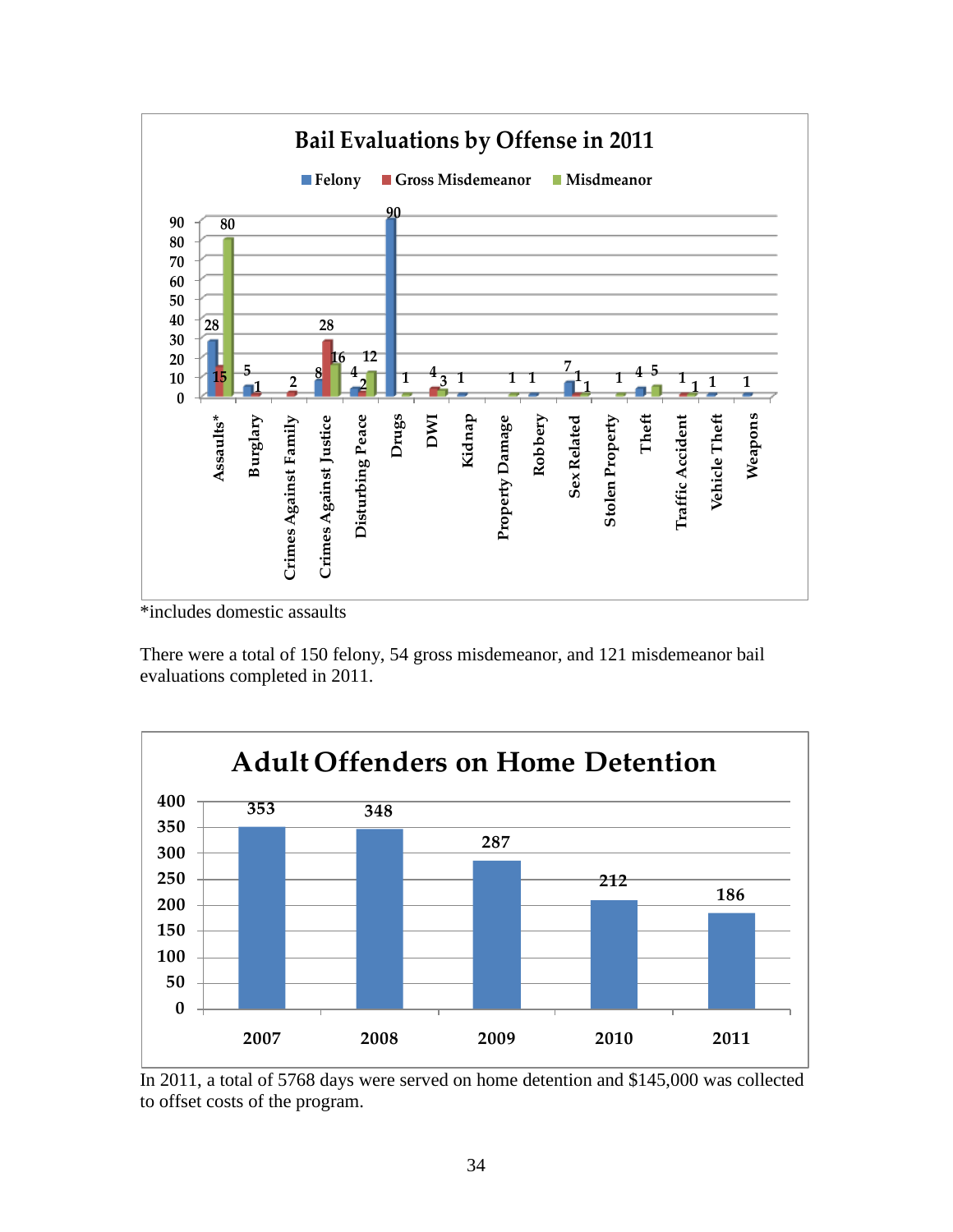

In 2011, there were 31 youth offenders that participated on the juvenile electronic monitoring program. Juveniles served 1030 days on the program. The average juvenile was on the program 33 days.



This is an alternative to out-of-home placement; savings of \$206,000.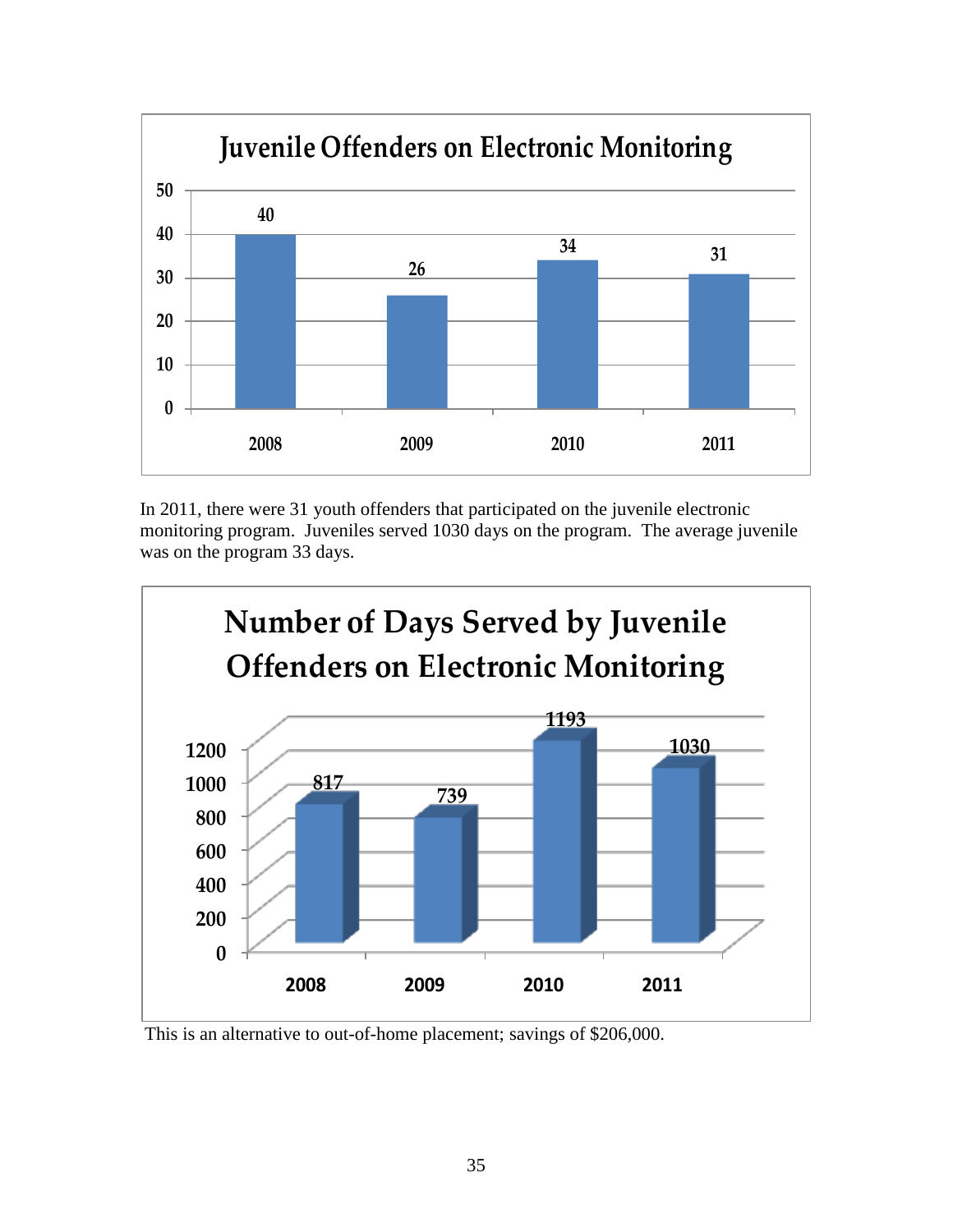

This was the first full year of the GPS Program. There were 19 offenders that were placed on the program for a total of 860 days.



In 2011, a total of 89 offenders were referred to the Adult Diversion Program.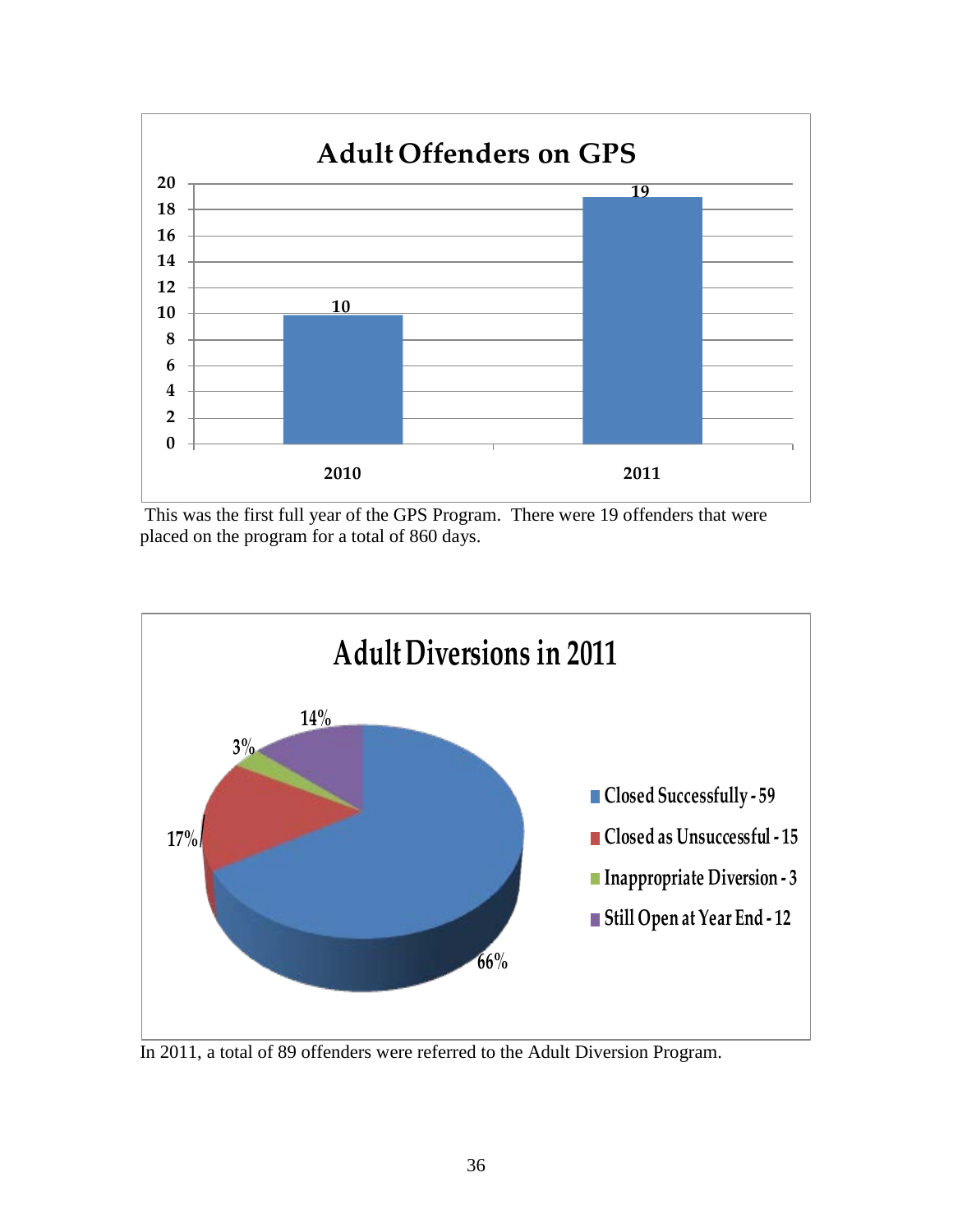

There were a total of 166 new **juvenile diversion** cases opened in 2011. During 2011, 144 diversions were closed successfully (80% success rate) and 37 diversions were closed unsuccessful (20% returned rate). \*\*Closed successful and unsuccessful numbers do not equal 166 as there is an overlap from year to year.



In 2011, there were 76 youth offenders that participated in Teen Court.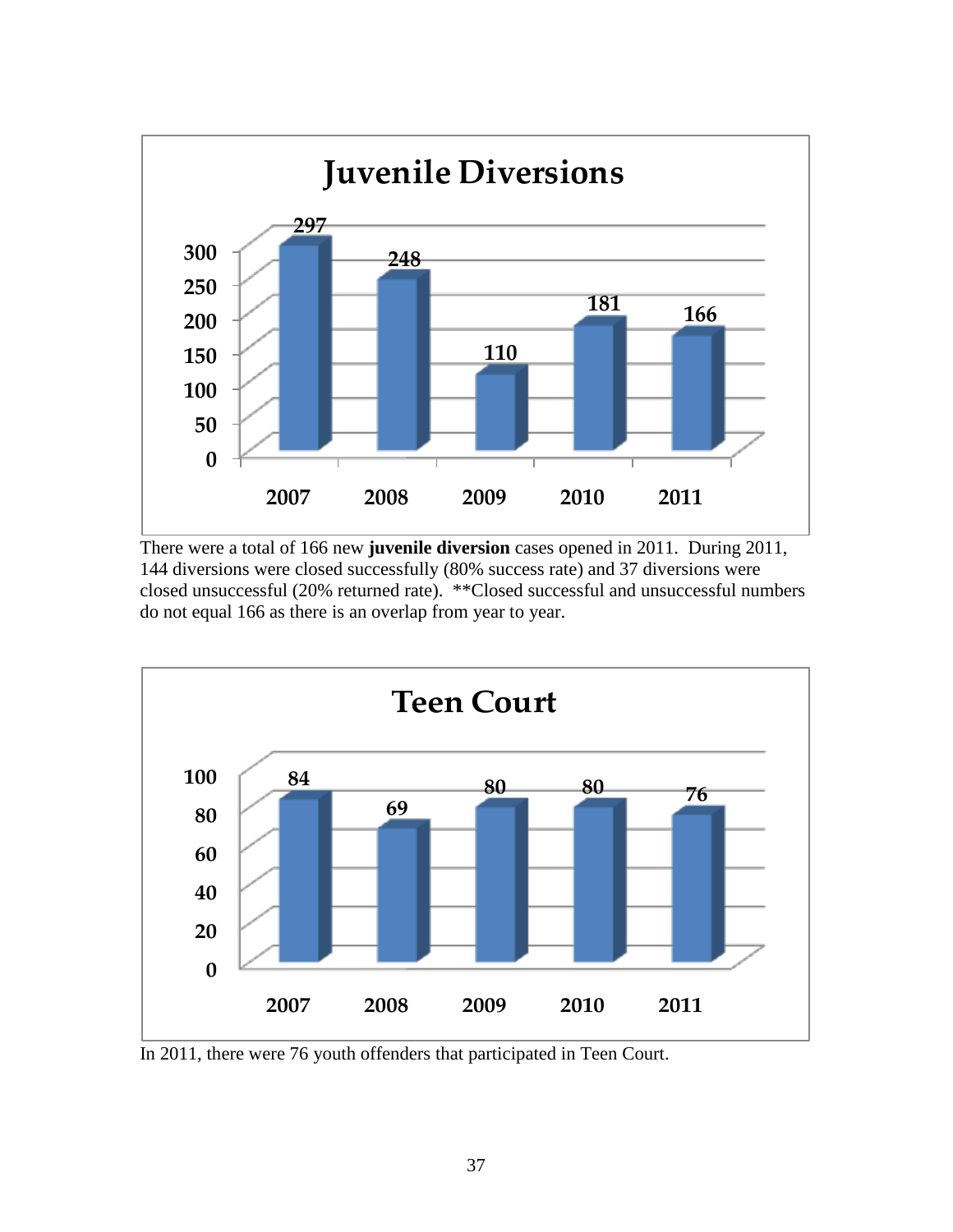

There were a total of five adult offenders and seventeen juvenile offenders that completed community conferences in 2011.



As you can see from the above graph, the Curfew and Tobacco offenses far out weigh the ATV offenses.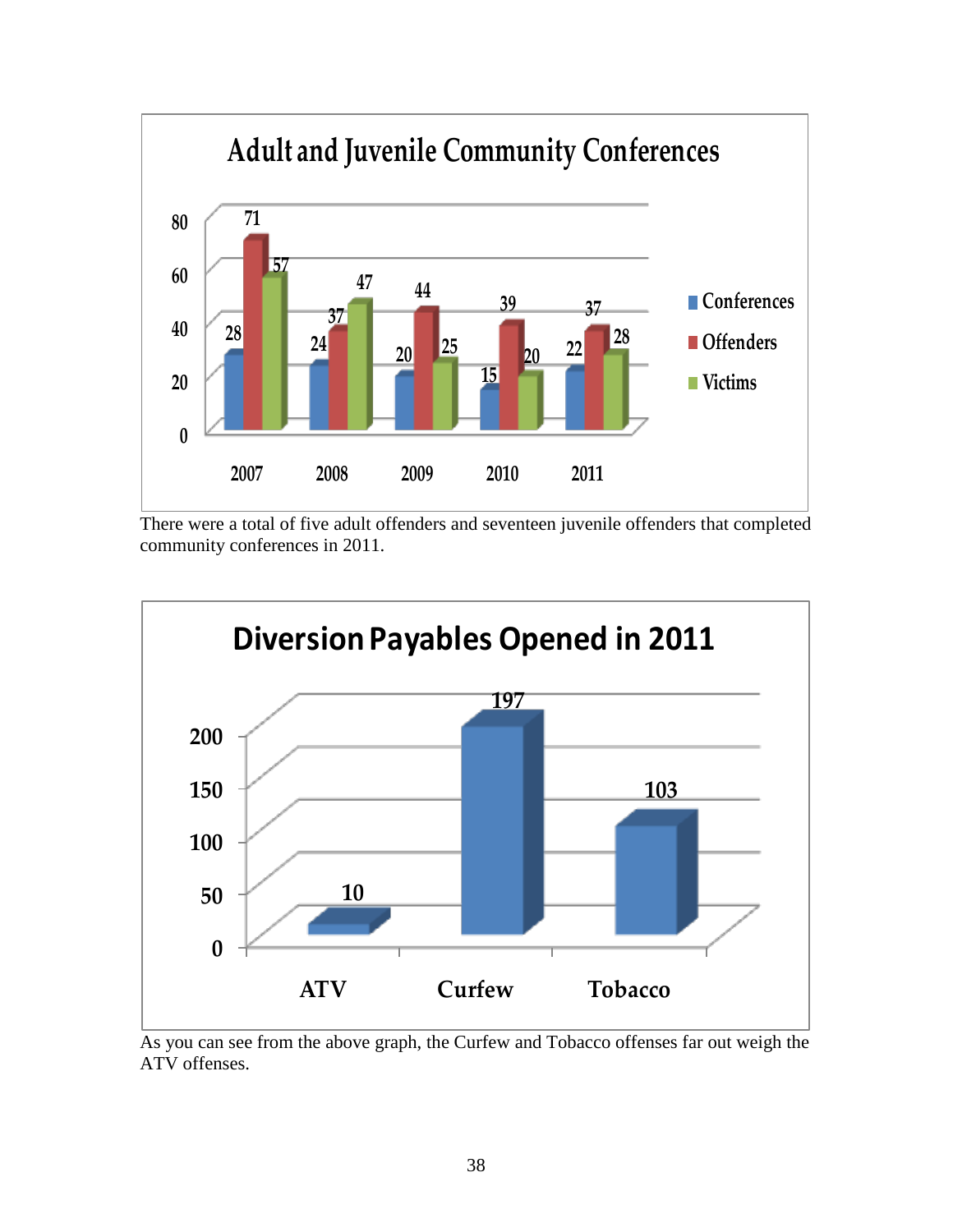

Over three years, 720 juveniles participated in the payable program. This has reduced the amount of cases needing to go to Court.



A total of eleven sessions were held in 2011.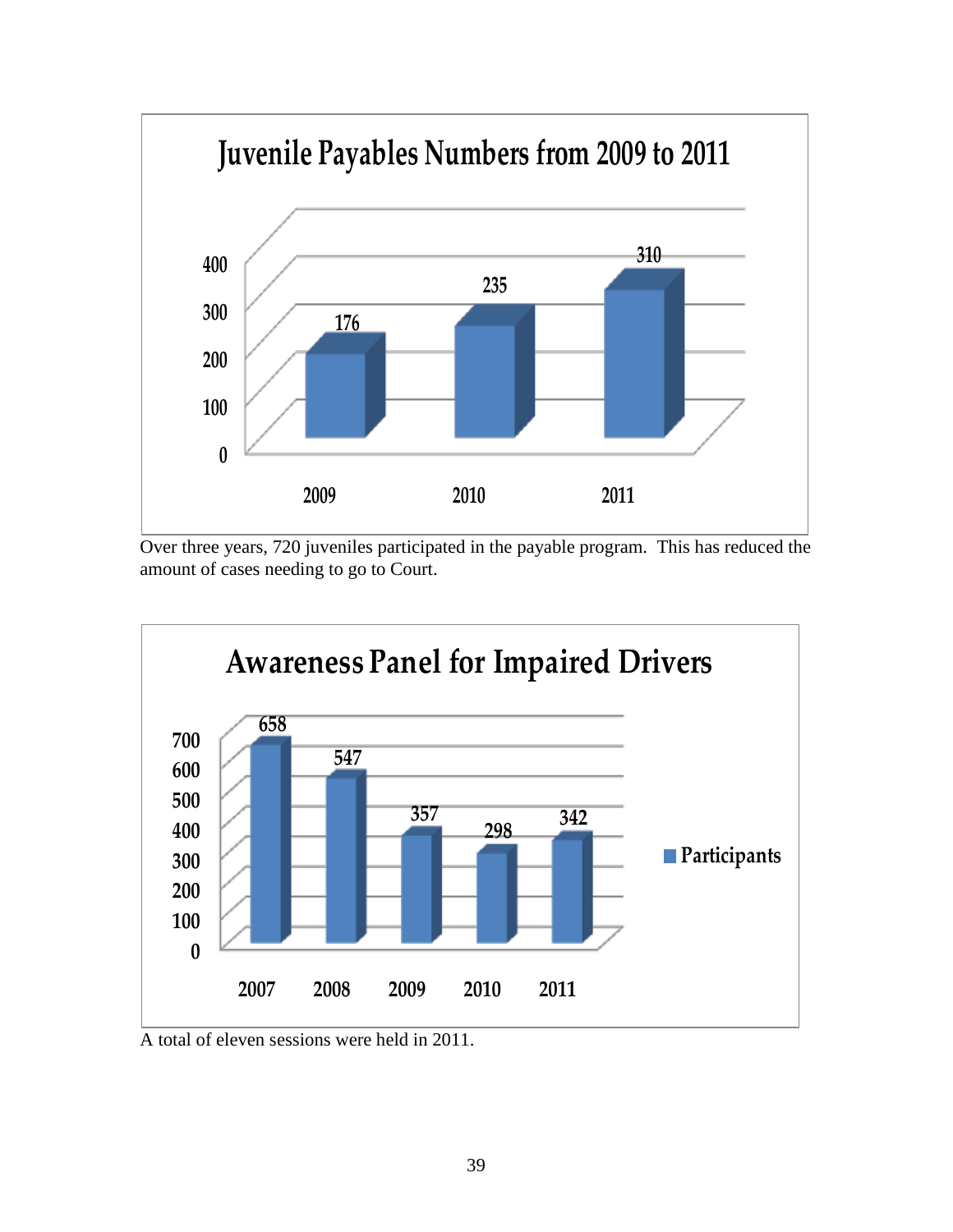

In 2011, 51 youth participated in the youth shoplifting program.



In 2011, 92 youth participated in the Adolescent Chemical Education Program. There is a parent component to this program as well.